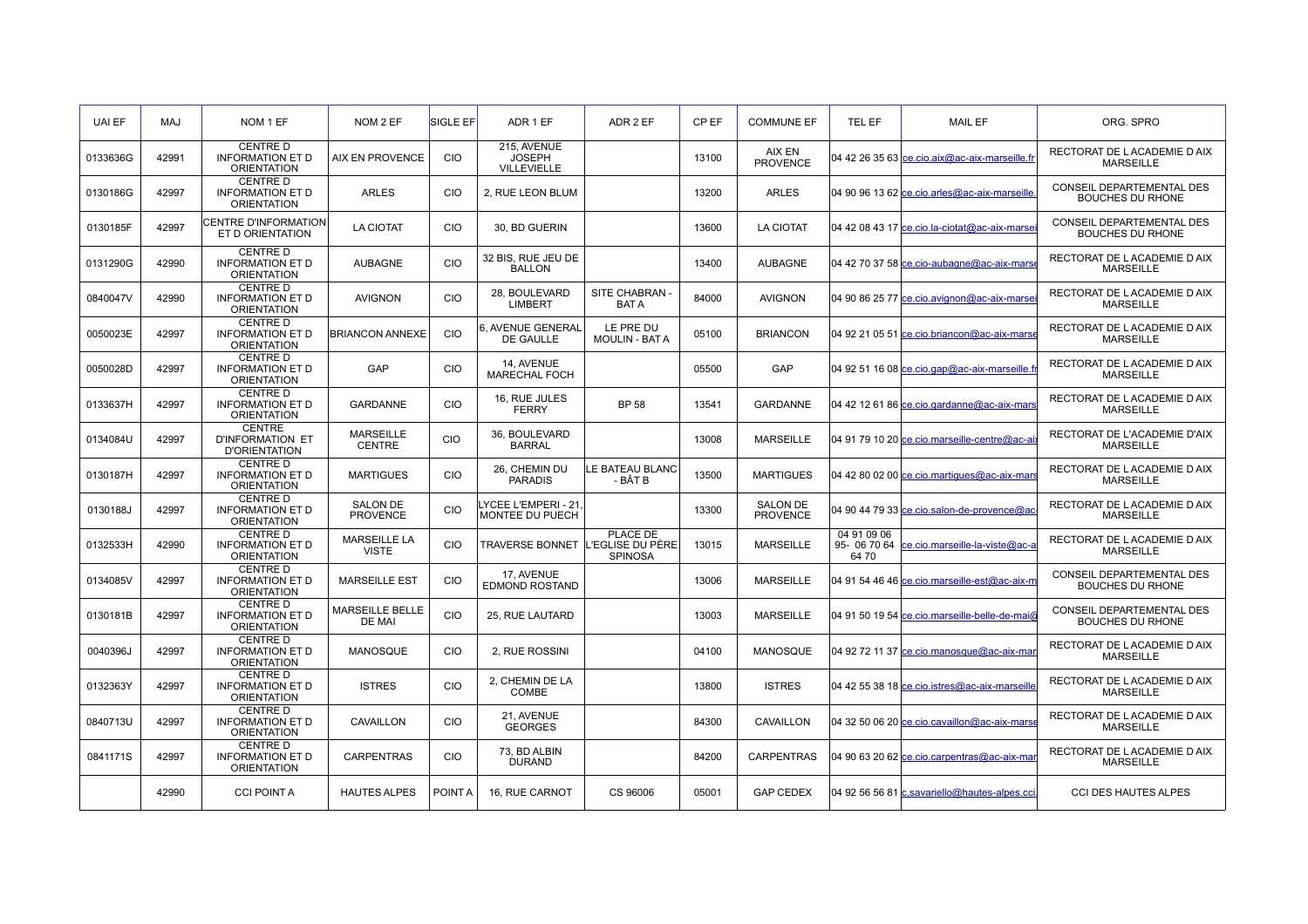|          | 43384    | POINT A CCI 04                                                      | ALPES DE HAUTE<br><b>PROVENCE</b>                         | POINT A     | 60. BOULEVARD<br><b>GASSENDI</b>                       |                                                                     | 04000 |                                                 |                | DIGNE-LES-BAINS 04 92 30 80 80 m.proffit@digne.cci.fr;c.ghisall | CCI DES ALPES DE HAUTE<br><b>PROVENCE</b>                                                                                                 |
|----------|----------|---------------------------------------------------------------------|-----------------------------------------------------------|-------------|--------------------------------------------------------|---------------------------------------------------------------------|-------|-------------------------------------------------|----------------|-----------------------------------------------------------------|-------------------------------------------------------------------------------------------------------------------------------------------|
| 0830000X | 42990    | <b>CCI POINTA</b>                                                   | <b>VAR</b>                                                | POINT A     | 236, BOULEVARD DU<br><b>MARECHAL</b><br><b>LECLERC</b> | CS 90008                                                            | 83107 | TOULON CEDEX   04 94 22 80 33                   |                | pointa@var.cci.fr                                               | <b>CCI DU VAR</b>                                                                                                                         |
|          | 42990    | <b>CCI POINT A</b>                                                  | VAUCLUSE                                                  | POINT A     | <b>ALLEE DES</b><br><b>FENAISONS</b>                   | BP 20660                                                            | 84032 | AVIGNON CEDEX<br>3                              |                | 04 90 13 86 13 centredeformationcci84@vaud                      | <b>CCI DE VAUCLUSE</b>                                                                                                                    |
|          | 42990    | <b>CCI POINT A</b>                                                  | <b>PAYS D ARLES</b>                                       | POINT A     | AVENUE DE LA 1ERE<br><b>DIVISION FRANCE</b><br>LIBRE   | BP 10039                                                            | 13633 | <b>ARLES CEDEX</b>                              | 04 90 99 08 08 | pointa@arles.cci.fr                                             | <b>CCI DU PAYS D ARLES</b>                                                                                                                |
| 013090ZZ | 42990    | <b>CCI POINT A</b>                                                  | <b>MARSEILLE</b><br><b>PROVENCE</b>                       | POINT A     | 1, RUE SAINT<br><b>SEBASTIEN</b>                       |                                                                     | 13006 | <b>MARSEILLE</b>                                | 04 91 14 26 80 | pointa@ccimp.com                                                | <b>CCI MARSEILLE PROVENCE</b>                                                                                                             |
| 006060ZZ | 42990    | <b>BUREAU D AIDE A L</b><br><b>INSERTION</b><br>PROFESSIONNELLE     | <b>NICE</b>                                               | <b>BAIP</b> | 24, AVENUE DES<br><b>DIABLES BLEUS</b>                 | PULE<br><b>UNIVERSITAIRE</b><br>DE ST JEAN<br>ANGELY                | 06357 | NICE CEDEX 04                                   |                | THIERRY.GIBERT@UNICE.F                                          | UNIVERSITE NICE SOPHIA ANTIPOLIS<br>SERVICE DES RECETTES                                                                                  |
|          | 42990    | <b>BUREAU D"AIDE A LA</b><br><b>CREATION</b><br><b>D'ENTREPRISE</b> | <b>NICE</b>                                               | <b>BACE</b> | 24, AVENUE DES<br><b>DIABLES BLEUS</b>                 | <b>UNIVERSITAIRE</b><br>DE ST JEAN<br>ANGELY                        | 06046 | NICE CEDEX 4                                    |                | 04 89 15 21 75 CHRISTOPHE.GARELLI@UN                            | UNIVERSITE NICE SOPHIA ANTIPOLIS<br>SERVICE DES RECETTES                                                                                  |
| 006061ZZ | 42990    | <b>ASURE FORMATION</b>                                              | <b>NICE</b>                                               |             | 24 AVENUE DES<br><b>DIABLES BLEUS</b>                  | <b>UNIVERSITAIRE</b><br>DE ST JEAN<br><b>ANGELY</b>                 | 06357 | NICE CEDEX 04                                   |                | 04 89 15 22 05 JEAN-BAPTISTE.NICOLAS@                           | UNIVERSITE NICE SOPHIA ANTIPOLIS<br>SERVICE DES RECETTES                                                                                  |
| 013031ZZ | 42990    | CITE DES METIERS DE<br>MARSEILLE ET DE PACA                         | <b>MARSEILLE</b>                                          |             | 4. RUE DES<br><b>CONSULS</b>                           |                                                                     | 13002 | <b>MARSEILLE</b>                                | 04 96 11 62 70 | contact@citedesmetiers.fr                                       | CITE DES METIERS SPRO MARSEILLE<br><b>EST ETANG DE BERRE</b>                                                                              |
| 013092ZZ | 43010    | CENTRE D'ORIENTATION.<br>DE PSYCHOLOGIE<br>APPLIQUEE ET DE          | <b>CENTRE</b><br><b>D'INFORMATION</b><br>ET D'ORIENTATION |             | ACOPAD 10. RUE D'ANTHOINE                              | BP 40059                                                            | 13202 | <b>MARSEILLE</b><br>CEDEX 02                    |                |                                                                 | <b>ASSOCIATION DE CENTRE</b><br>04 91 81 10 28 benjamin.nataf@acopad.tm.fr D'ORIENTATION, DE PSYCHOLOGIE<br>APPLIQUEE ET DE DOCUMENTATION |
|          | 43354    | <b>CHAMBRE REGIONALE</b><br><b>D'AGRICULTURE PACA</b>               |                                                           | <b>CRA</b>  | 22, AVENUE HENRI<br><b>PONTIER</b>                     | <b>MAISON DES</b><br><b>AGRICULTEURS</b><br><b>BAT "ALPILLES" 1</b> | 13626 | AIX EN<br><b>PROVENCE</b><br>CEDEX <sub>1</sub> | 04 42 17 15 00 | promo@paca.chambagri.fr                                         | <b>CHAMBRE REGIONALE</b><br><b>D'AGRICULTURE PACA</b>                                                                                     |
|          | 43354    | CAD DES BOUCHES-DU-<br>RHONE - CMAR PACA                            |                                                           | CAD         | 5, BOULEVARD<br>PEBRE                                  |                                                                     | 13008 | <b>MARSEILLE</b>                                | 04 91 32 24 81 | cademploi13@cmar-paca.fr                                        | CHAMBRE DES METIERS ET DE<br><b>L'ARTISANAT REGIONALE</b>                                                                                 |
|          | 43354    | <b>CAD DES ALPES</b><br><b>MARITIMES - CMAR</b><br><b>PACA</b>      |                                                           | CAD         | 81, AVENUE LEON<br><b>BERENGER</b>                     | CS 30219                                                            | 06704 | SAINT-LAURENT-<br><b>DU-VAR CEDEX</b>           | 04 92 12 53 04 | cad06@cmar-paca.fr                                              | CHAMBRE DES METIERS ET DE<br>L'ARTISANAT REGIONALE                                                                                        |
|          | 43354    | CAD DES ALPES DE<br>HAUTE-PROVENCE -<br><b>CMAR PACA</b>            |                                                           | CAD         | 23. ALLEE DES<br><b>FONTAINIERS</b>                    |                                                                     | 04000 | DIGNE-LES-BAINS 04 92 30 90 96                  |                | cad04@cmar-paca.fr                                              | CHAMBRE DES METIERS ET DE<br>L'ARTISANAT REGIONALE                                                                                        |
|          | 43354    | CAD DES HAUTES-<br>ALPES - CMAR PACA                                |                                                           | CAD         | <b>SQUARE VOLTAIRE</b>                                 |                                                                     | 05010 | <b>GAP CEDEX</b>                                | 04 92 53 05 38 | n.hubert@cmar-paca.fr                                           | CHAMBRE DES METIERS ET DE<br><b>L'ARTISANAT REGIONALE</b>                                                                                 |
|          | 43355    | CAD DU VAUCLUSE -<br><b>CMAR PACA</b>                               |                                                           | CAD         | 9, AVENUE DE L<br><b>ETANG</b>                         | ZI DE<br><b>FONTCOUVERTE</b>                                        | 84000 | <b>AVIGNON</b>                                  | 04 90 80 65 81 | cad84@cmar-paca.fr                                              | CHAMBRE DES METIERS ET DE<br><b>L'ARTISANAT REGIONALE</b>                                                                                 |
|          | 43355    | CAD DU VAR - CMAR<br><b>PACA</b>                                    |                                                           | CAD         | <b>AVENUE DES</b><br><b>FRERES LUMIERES</b>            | CS 70558 LA<br><b>VALETTE DU VAR</b>                                | 83041 | TOULON CEDEX 9 04 94 61 99 64                   |                | cademploi83@cmar-paca.fr                                        | CHAMBRE DES METIERS ET DE<br>L'ARTISANAT REGIONALE                                                                                        |
|          | 11/09/18 | <b>MISSION LOCALE DU</b><br><b>DELTA</b>                            | <b>MISSION LOCALE</b><br><b>DE ARLES</b>                  | <b>ML</b>   | 12/13 RUE CHARLIE<br><b>CHAPLIN</b>                    | LES BUREAUX DE<br><b>FOURCHON</b>                                   | 13200 | <b>ARLES</b>                                    | 04 90 52 22 00 | direction@mldelta.fr                                            | MISSION LOCALE SPRO PACA                                                                                                                  |
|          |          | MISSION LOCALE DES<br>ALPES DE HAUTE<br><b>PROVENCE</b>             | <b>MISSION LOCALE</b><br>04                               | <b>ML</b>   | 15 RUE HENRY<br><b>MERLE</b>                           |                                                                     | 04600 | CHÂTEAU<br><b>ARNOUX SAINT</b><br><b>AUBAN</b>  |                | 4 92 33 21 10 direction@missionlocale04.org                     | MISSION LOCALE SPRO PACA                                                                                                                  |
|          |          | MISSION LOCALE DES<br><b>JEUNES HAUTES ALPES</b>                    | MISSION LOCALE<br>05                                      | <b>ML</b>   | 1 COURS DU VIEUX<br><b>MOULIN</b>                      | CS 60004                                                            | 05010 | GAP                                             |                | 4 92 53 00 00 direction@missionlocale05.org                     | MISSION LOCALE SPRO PACA                                                                                                                  |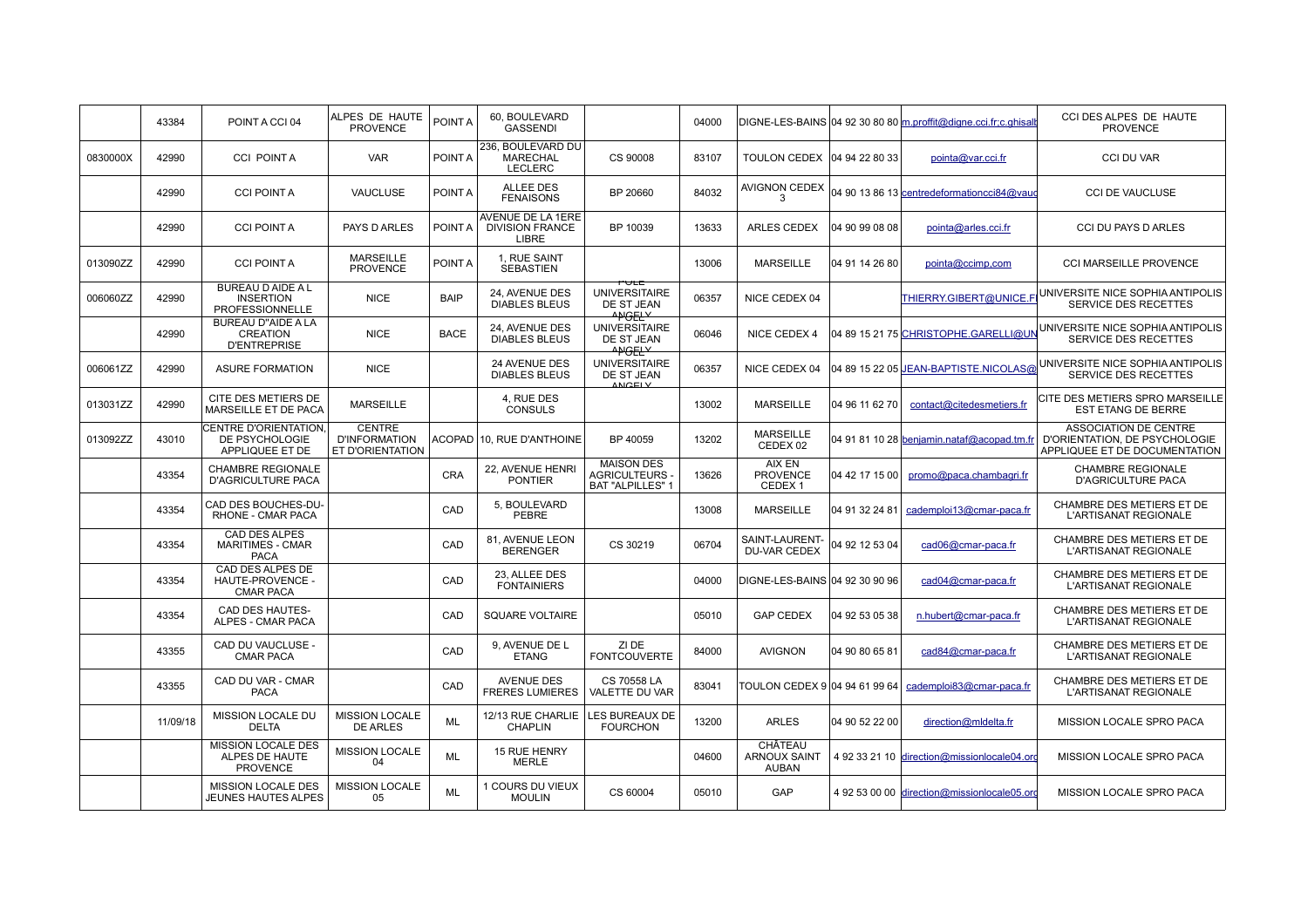|  | <b>MISSION LOCALE</b><br><b>ANTIPOLIS</b>                           | <b>MISSION LOCALE</b><br><b>ANTIPOLIS ANTIBES</b>     | ML        | PROXIM BATIMENT A                                                     | 2067 CHEMIN<br><b>SAINT CLAUDE</b>                                             | 00006 | <b>ANTIBES</b>                     |               | 4 92 91 79 79 dbathelemy@mlantipolis.com    | <b>MISSION LOCALE SPRO PACA</b> |
|--|---------------------------------------------------------------------|-------------------------------------------------------|-----------|-----------------------------------------------------------------------|--------------------------------------------------------------------------------|-------|------------------------------------|---------------|---------------------------------------------|---------------------------------|
|  | <b>MISSION LOCALE</b><br><b>CANNNES PAYS DE</b><br><b>LERINS</b>    | <b>MISSION LOCALE</b><br><b>CANNES</b>                | ML        | <b>4 RUE DES FERES</b><br><b>MANINA</b>                               | <b>IMMEUBLE LE</b><br>CONCORDE                                                 | 06150 | <b>CANNES LA</b><br><b>BOCCA</b>   |               | 4 93 48 76 34 direction@ml-cannespaysdele   | <b>MISSION LOCALE SPRO PACA</b> |
|  | MISSION LOCALE PAYS<br>DE GRASSE                                    | <b>MISSION LOCALE</b><br><b>GRASSE</b>                | <b>ML</b> | 16 CHEMEIN DE<br><b>CHAMPEROUSSE</b>                                  |                                                                                | 06130 | <b>GRASSE</b>                      | 4 97 05 00 00 | mlpg.gilquin@orange.fr                      | MISSION LOCALE SPRO PACA        |
|  | <b>MISSION LOCALE</b><br>OBJECTIF JEUNES NICE<br><b>COTE D'AZUR</b> | <b>MISSION LOCALE</b><br><b>NICE</b>                  | <b>ML</b> | <b>16 AVENUE THIERS</b><br><b>IMMEUBLE LE</b><br><b>GRAND CENTRAL</b> | BP 51175                                                                       | 06003 | NICE CEDEX 1                       | 4 93 62 74 42 | s.haydadi@mlnice-paca.org                   | <b>MISSION LOCALE SPRO PACA</b> |
|  | MISSION LOCALE EST 06                                               | <b>MISSION LOCALE</b><br><b>MENTON</b>                | <b>ML</b> | 67 AVENEUE<br><b>CERNUSCHI</b>                                        |                                                                                | 06500 | <b>MENTON</b>                      |               | 4 92 10 19 15   mlest06.direction@orange.fr | <b>MISSION LOCALE SPRO PACA</b> |
|  | MISSION LOCALE PAYS<br><b>D'AUBAGNE ET DE</b><br><b>L'ETOILE</b>    | <b>MISSION LOCALE</b><br><b>AUBAGNE</b>               | ML        | LA BOUSSOLE 80<br><b>AVENUE DES</b><br><b>SŒURS CASTINE</b>           |                                                                                | 13400 | <b>AUBAGNE</b>                     |               | 4 42 63 83 30 direction@missionlocaleaubac  | <b>MISSION LOCALE SPRO PACA</b> |
|  | MISSION LOCALE EST<br><b>ETANG DE BERRE</b>                         | <b>MISSION LOCALE</b><br><b>BERRE L'ETANG</b>         | ML        | 11 BOULEVARD<br><b>VICTOR HUGO</b>                                    |                                                                                | 13130 | <b>BERRE L'ETANG</b>               |               | 4 42 74 94 42 direction@missionlocale-eeb.  | <b>MISSION LOCALE SPRO PACA</b> |
|  | <b>MISSION LOCALE DU</b><br><b>CANTON DE LA CIOTAT</b>              | <b>MISSION LOCALE</b><br><b>LA CIOTAT</b>             | <b>ML</b> | 241 AVENUE<br><b>FERNAND GASSION</b>                                  |                                                                                | 13600 | <b>LA CIOTAT</b>                   | 4 42 08 80 50 | direction@ml-laciotat.asso.fr               | MISSION LOCALE SPRO PACA        |
|  | MISSION LOCALE DE<br><b>MARSEILLE</b>                               | <b>MISSION LOCALE</b><br><b>MARSEILLE</b>             | <b>ML</b> | 23 RUE VACCON                                                         |                                                                                | 13001 | <b>MARSEILLE</b>                   | 491100120     | siege@mlmarseille.org                       | <b>MISSION LOCALE SPRO PACA</b> |
|  | MISSION LOCALE DU<br>PAYS D'AIX                                     | <b>MISSION LOCALE</b><br><b>AIX EN PROVENCE</b>       | <b>ML</b> | 14 RUE CHARLOUN<br><b>RIEU</b>                                        |                                                                                | 13090 | AIX EN<br><b>PROVENCE</b>          | 4 42 59 64 26 | direction@ml-pa.org                         | <b>MISSION LOCALE SPRO PACA</b> |
|  | <b>MISSION LOCALE DE</b><br><b>MARTIGUES COTE</b><br><b>BLEUE</b>   | <b>MISSION LOCALE</b><br><b>MARTIGUES</b>             | ML        | <b>MAISON DE LA</b><br>FORMATION ET DE<br>LA JEUNESSE                 | <del>J QUAI DE LA</del><br><b>POTERIE</b><br>QUARTIER DE<br>理理                 | 13500 | <b>MARTIGUES</b>                   |               | 4 42 49 05 05 direction@mlpaysdemartiques   | MISSION LOCALE SPRO PACA        |
|  | MISSION LOCALE DU<br>PAYS SALONAIS                                  | <b>MISSION LOCALE</b><br><b>SALON</b>                 | ML        | 50 RUE SAINT<br>LAZARE                                                |                                                                                | 13300 | <b>SALON DE</b><br><b>PROVENCE</b> | 4 90 56 28 21 | eric.sinoussi@ml-salon.fr                   | <b>MISSION LOCALE SPRO PACA</b> |
|  | <b>MISSION LOCALE OUEST</b><br><b>PROVENCE</b>                      | <b>MISSION LOCALE</b><br><b>ISTRES</b>                | <b>ML</b> | 3 IMPASSE DU<br><b>ROUQUIER</b>                                       |                                                                                | 13800 | <b>ISTRES</b>                      |               | 4 42 41 16 80 jeremie.pardies@mlouestprov   | MISSION LOCALE SPRO PACA        |
|  | <b>MISSION LOCALE DU</b><br><b>COUDON GAPEAU</b>                    | <b>MISSION LOCALE</b><br><b>LA GARDE</b>              | <b>ML</b> | 174 RUE MARC<br>DELAGE                                                |                                                                                | 83130 | <b>LA GARDE</b>                    |               | 4 94 21 15 15 direction@mlcoudongapeau.c    | <b>MISSION LOCALE SPRO PACA</b> |
|  | <b>MISSION LOCALE</b><br>DRACENIE CENTRE VAR                        | <b>MISSION LOCALE</b><br><b>DRAGUIGNAN</b>            | <b>ML</b> | <b>MAISON DE</b><br>L'ECONOMIE ET DE<br><b>L'EMPLOI</b>               | <b>TUS PLACE DU</b><br><b>7EME BATAILLON</b><br><b>DES CAHSSEURS</b><br>ALDING | 83300 | <b>DRAGUIGNAN</b>                  | 4 94 50 97 00 | direction@ml-dcv.org                        | MISSION LOCALE SPRO PACA        |
|  | <b>MISSION LOCALE EST</b><br><b>VAR</b>                             | <b>MISSION LOCALE</b><br><b>FREJUS</b>                | <b>ML</b> | 1196 BOULEVARD DE<br>LA MER                                           |                                                                                | 83600 | <b>FREJUS</b>                      |               | 4 94 17 63 63 missionlocale@ml-estvar.asso  | MISSION LOCALE SPRO PACA        |
|  | <b>MISSION LOCALE</b><br><b>CORAIL</b>                              | <b>MISSION LOCALE</b><br><b>HYERES</b>                | ML        | <b>IMMEUBLE LE</b><br><b>PALATIN</b>                                  | 4 RUE GEORGES<br><b>SIMENON</b>                                                | 83400 | <b>HYERES</b>                      |               | 4 94 12 60 40 corail.ml@missionlocalecorail | <b>MISSION LOCALE SPRO PACA</b> |
|  | MISSION LOCALE DE<br><b>SAINT TROPEZ</b>                            | <b>MISSION LOCALE</b><br><b>COGOLIN</b>               | <b>ML</b> | <b>CENTRE AGORA</b>                                                   | 8 AVENUE<br>SIGISMOND<br><b>COULET</b>                                         | 83170 | <b>COGOLIN</b>                     |               | 4 94 54 62 52 missionlocale.cogolin@wanac   | MISSION LOCALE SPRO PACA        |
|  | <b>MISSION LOCALE MIAJ</b><br>LA SEYNE                              | <b>MISSION LOCALE</b><br><b>LA SEYNE</b>              | ML        | 355 AVENUE<br><b>D'ESTIENNE</b><br><b>D'ORVES</b>                     |                                                                                | 83500 | LA SEYNE                           | 4 94 10 21 82 | p.zittel@mlmiaj.fr                          | <b>MISSION LOCALE SPRO PACA</b> |
|  | <b>MISSION LOCALE OUEST</b><br><b>HAUT VAR</b>                      | <b>MISSIONS</b><br><b>LOCALES</b><br><b>BRIGNOLES</b> | <b>ML</b> | <b>QUARTIER LE PLAN</b>                                               |                                                                                | 83170 | <b>BRIGNOLES</b>                   |               | 4 94 69 68 14 a.fulachier@missionlocale-ohy | <b>MISSION LOCALE SPRO PACA</b> |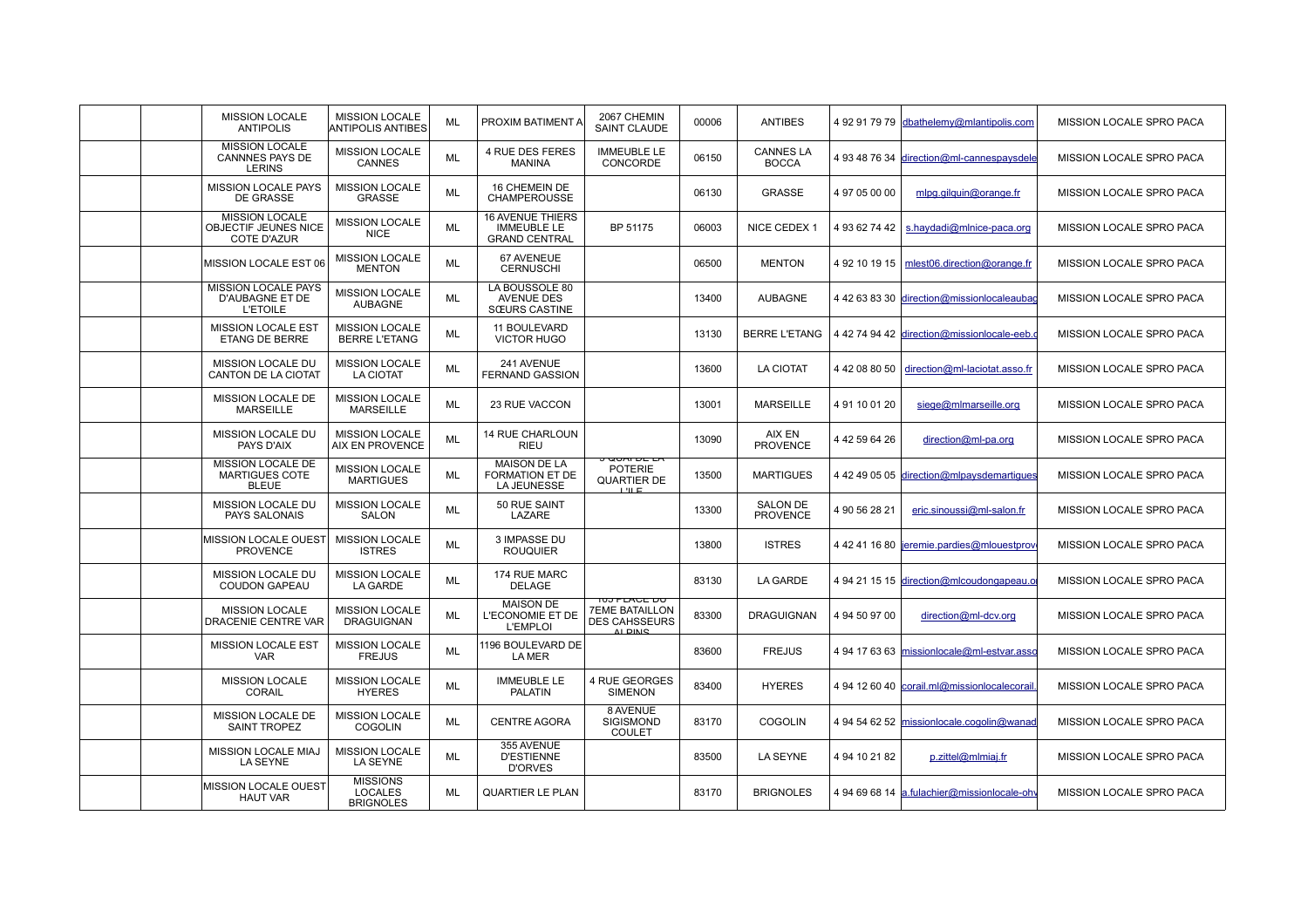|            | <b>MISSION LOCALE</b><br><b>JEUNES TOULONAIS</b>                                  | <b>MISSION LOCALE</b><br><b>TOULON</b>                                                 | ML               | 19 PLACE ST<br><b>CYPRIEN</b>                                                                | <b>QUARTIER DE LA</b><br><b>VISITATION</b>         | 83000 | <b>TOULON</b>                | 4 94 18 97 77  | m.boulnemour@mljt.fr                        | MISSION LOCALE SPRO PACA                                                    |
|------------|-----------------------------------------------------------------------------------|----------------------------------------------------------------------------------------|------------------|----------------------------------------------------------------------------------------------|----------------------------------------------------|-------|------------------------------|----------------|---------------------------------------------|-----------------------------------------------------------------------------|
|            | <b>MISSION LOCALE</b><br><b>JEUNES GRAND</b><br><b>AVIGNON</b>                    | <b>MISSION LOCALE</b><br><b>AVIGNON</b>                                                | <b>ML</b>        | <b>IMMEUBLE LE VINCI</b><br>$\mathfrak{p}$                                                   | <b>PLACE</b><br><b>ALEXANDRE</b><br><b>FARNESE</b> | 84000 | <b>AVIGNON</b>               |                | 4 90 81 13 00 IsabelleGINESTE@missionlog    | MISSION LOCALE SPRO PACA                                                    |
|            | <b>MISSION LOCALE</b><br><b>COMTAT VENAISSIN</b>                                  | <b>MISSION LOCALE</b><br><b>CARPENTRAS</b>                                             | <b>ML</b>        | 42 RUE VIGNE                                                                                 |                                                    | 84200 | <b>CARPENTRAS</b>            | 4 90 60 25 80  | direction@milocv84.fr                       | MISSION LOCALE SPRO PACA                                                    |
|            | <b>MISSION LOCALE DU</b><br>HAUT VAUCLUSE                                         | <b>MISSION LOCALE</b><br><b>VALREAS</b>                                                | ML               | <b>45 COURS VICTOR</b><br><b>HUGO</b>                                                        |                                                    | 84600 | VALREAS                      | 4 90 35 60 85  | celine.golling@mlhv.com                     | MISSION LOCALE SPRO PACA                                                    |
|            | IVII JOI VIN LUUALE<br><b>LUBERON PAYS DES</b><br><b>SORGUES MTS</b><br>VALICLUSE | <b>MISSION LOCALE</b><br><b>PERTUIS</b>                                                | ML               | <b>RESIDENCE LE</b><br><b>BELVEDERE</b>                                                      | RUE DE CROZE                                       | 84120 | <b>PERTUIS</b>               | 4 90 09 68 54  | mllub.joel@orange.fr                        | MISSION LOCALE SPRO PACA                                                    |
|            | <b>EMERGENCE PLAN</b><br><b>INSERTION A L'EMPLOI</b><br>DE MARSEILLE              | PLIE MPM<br><b>MARSEILLE</b><br><b>CENTRE</b>                                          | <b>PLIE</b>      | 5 RUE DE LA<br><b>REPUBLIQUE</b>                                                             |                                                    | 13002 | <b>MARSEILLE</b>             | 4 96 11 64 80  |                                             |                                                                             |
|            | CENTRE REGIONAL DE<br><b>FORMATION</b><br><b>PROFESSIONNELLE</b>                  | ECOLE DE LA<br><b>DEUXIEME CHANCE</b><br>DE VAUCLUSE                                   | E <sub>2</sub> C | 28 AVENUE<br><b>FONTCOUVERTE</b>                                                             |                                                    | 84000 | <b>AVIGNON</b>               | 4 90 32 45 40  | crfp-g.benfodda@orange.fr                   |                                                                             |
|            | <b>INSTITUT AVENIR</b><br><b>PROVENCE</b>                                         | <b>EUVLE DE LA</b><br><b>DEUXIEME CHANCE</b><br>DES ALPES DE<br><b>JALITE_DROVENCE</b> | E <sub>2</sub> C | 456 BOULEVARD<br><b>SAINT JOSEPH</b>                                                         | ZI SAINT JOSEPH                                    | 04107 | MANOSQUE                     | 4 92 87 46 10  | anne.tattegrain@iap-asso.fr                 |                                                                             |
|            | OBJECTIF DEUXIEME<br>CHANCE - NICE CÔTE<br>D'AZUR                                 | ECOLE DE LA<br><b>DEUXIEME CHANCE</b><br>NICE CÔTE D'AZUR                              | E <sub>2</sub> C | 52 AVENUE DENIS<br><b>SEMERIA</b>                                                            |                                                    | 06300 | <b>NICE</b>                  |                | 4 93 31 63 59 direction@e2cnicecotedazur.fr |                                                                             |
|            | AFPA PROVENCE ALPES DEUXIEME CHANCE<br>COTE D'AZUR                                | EUVLE DE LA<br><b>DES HAUTES-</b><br>AL DES                                            | E <sub>2</sub> C | <b>RUE DES LAURIERS</b>                                                                      |                                                    | 05000 | GAP                          | 972723936      | cedric.mathieu@afpa.fr                      |                                                                             |
| 42990      | ECOLE DE LA 2EME<br><b>CHANCE MARSEILLE</b>                                       |                                                                                        | E <sub>2</sub> C | 360, CHEMIN DE LA<br><b>MADRAGUE VILLE</b>                                                   | CS 20266                                           | 13344 | <b>MARSEILLE</b><br>CEDEX 15 |                | 04 96 15 80 40 franck.di-giacomo@e2c-mars   | ECOLE DE LA 2EME CHANCE                                                     |
| 43356      | ECOLE DE LA 2EME<br>CHANCE DU VAR                                                 |                                                                                        | E <sub>2</sub> C | <b>GRANDE</b><br>TOURRACHE -<br><b>AVENUE FRANCOIS</b>                                       | ZI TOULON EST<br>A GARDE - BP 253                  | 83078 | <b>TOULON CEDEX</b><br>g     | 04 94 75 24 15 | contact@e2c-var.fr                          | ASSOCIATION AVENIR,<br>COMPETENCES, TRAVAIL,<br><b>INSERTION, FORMATION</b> |
| 05/11/2020 | <b>LA PLATEFORME</b><br><b>MARSEILLE</b>                                          |                                                                                        |                  | 350. Rue d'Endoume                                                                           |                                                    | 13007 | <b>MARSEILLE</b>             | 04 84 89 43 69 | jessica@laplateforme.io                     | LA PLATEFORME MARSEILLE                                                     |
|            | <b>BUREAU D'INFORMATION</b><br><b>JEUNESSE</b>                                    | <b>DUREAU</b><br><b>D'INFORMATION</b><br>JEUNESSE / SAINT<br><b>LAURENTERUWP</b>       | <b>BIJ</b>       | <b>41 AVENUE DES</b><br>PIGNATIÈRES LE<br>CONCORDE                                           |                                                    | 06700 | SAINT-LAURENT-<br>DU-VAR     | 4 92 12 20 35  | gerard.segura@saintlaurentd<br>uvar.fr      |                                                                             |
|            | <b>BUREAU D'INFORMATION</b><br><b>JEUNESSE</b>                                    | <b>INFORMATION</b><br>JEUNESSE /<br><b>BRIANCAON</b>                                   | <b>BIJ</b>       | ਯਹ⊂ ∟∪<br><b>BRIANCONNAIS</b><br>PÔLE JEUNES<br>ESPACE EPICÉ/                                | 5 RUE ALPHAND                                      | 05100 | <b>BRIANCON</b>              | 04 92 46 06 77 | paej.micb@gmail.com                         |                                                                             |
|            | <b>BUREAU D'INFORMATION</b><br><b>JEUNESSE</b>                                    | <b>INFORMATION</b><br>JEUNESSE /<br><b>GANNES</b>                                      | <b>BIJ</b>       | 3 RUE GEORGES<br>CLÉMENCEAU                                                                  |                                                    | 06400 | <b>CANNES</b>                | 04 97 06 46 25 | bij@ville-cannes.fr                         |                                                                             |
|            | <b>BUREAU D'INFORMATION</b><br><b>JEUNESSE</b>                                    | <b>INFORMATION</b><br>JEUNESSE /<br><b>ANTIERS</b>                                     | <b>BIJ</b>       | 18 BD FOCH                                                                                   |                                                    | 06600 | <b>ANTIBES</b>               | 04 92 90 52 38 | accueil bij@ville-antibes.fr                |                                                                             |
|            | <b>BUREAU D'INFORMATION</b><br><b>JEUNESSE</b>                                    | <b>INFORMATION</b><br>JEUNESSE /<br><b>RRICNOLES</b>                                   | <b>BIJ</b>       | <b>MAISON DES</b><br><b>SERVICES PUBLIC 2</b><br>RUE DE L'HÔPITAL                            |                                                    | 83170 | <b>BRIGNOLES</b>             | 04 98 05 12 69 | bij@brignoles.fr                            |                                                                             |
|            | <b>BUREAU D'INFORMATION</b><br><b>JEUNESSE</b>                                    | <b>INFORMATION</b><br>JEUNESSE /<br>AVIGNON / ESPACE                                   | <b>BIJ</b>       | <b>102 RUE</b><br><b>CARRETERIE</b>                                                          |                                                    | 84000 | <b>AVIGNON</b>               | 04 90 14 04 05 | espace.infojeunes@mairie-<br>avignon.com    |                                                                             |
|            | <b>BUREAU D'INFORMATION</b><br><b>JEUNESSE</b>                                    | <b>INFORMATION</b><br><b>JEUNESSE</b><br>ALLAUCH / ACCUEIL                             | <b>BIJ</b>       | <b>DERVIGE JEUIVEDDE</b><br><b>COMPLEXE SPORTIF</b><br><b>JACQUES GAILLARD</b><br>CLUB HOUSE |                                                    | 13190 | <b>ALLAUCH</b>               | 04 86 67 46 20 | e.napoleoni@allauch.com                     |                                                                             |
|            |                                                                                   |                                                                                        |                  |                                                                                              |                                                    |       |                              |                |                                             |                                                                             |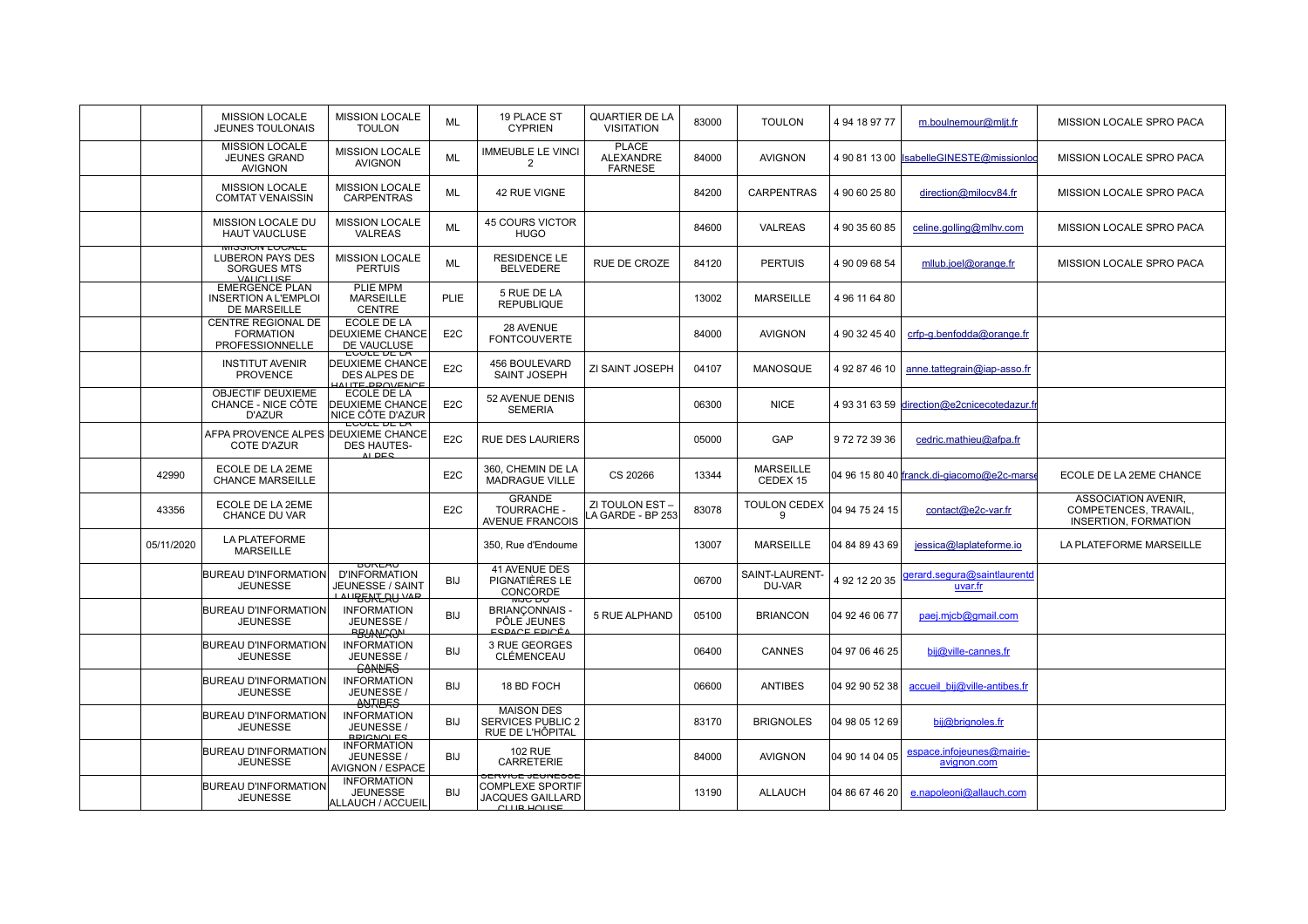|                                                | <b>DUREAU</b>                                                                     |            |                                                                                          |                                       |       |                                |                |                                             |  |
|------------------------------------------------|-----------------------------------------------------------------------------------|------------|------------------------------------------------------------------------------------------|---------------------------------------|-------|--------------------------------|----------------|---------------------------------------------|--|
| <b>BUREAU D'INFORMATION</b><br><b>JEUNESSE</b> | <b>INFORMATION</b><br>JEUNESSE /<br>ᠲᡖᡐᡰᠻᢒᢓᡰ᠙                                     | <b>BIJ</b> | 32 BD DE LA<br><b>RÉPUBLIQUE</b>                                                         |                                       | 06240 | <b>BEAUSOLEIL</b>              | 04 93 96 02 18 | bij@villedebeausoleil.fr                    |  |
| <b>BUREAU D'INFORMATION</b><br><b>JEUNESSE</b> | <b>INFORMATION</b><br>JEUNESSE / AIX-EN-<br><b>PBOKENGE</b>                       | <b>BIJ</b> | 37 BD ARISTIDE<br><b>BRIAND</b>                                                          |                                       | 13100 | AIX-EN-<br><b>PROVENCE</b>     |                | 04 42 91 98 01 bij@mairie-aixenprovence.fr  |  |
| <b>BUREAU D'INFORMATION</b><br><b>JEUNESSE</b> | <b>INFORMATION</b><br>JEUNESSE /<br><b>CAGNES SUB MER</b>                         | <b>BIJ</b> | 26 AV AUGUSTE<br><b>RENOIR</b>                                                           |                                       | 06800 | CAGNES-SUR-<br><b>MER</b>      | 04 92 02 57 38 | information.jeunesse@cagne<br>s.fr          |  |
| BUREAU D'INFORMATION<br><b>JEUNESSE</b>        | <b>INFORMATION</b><br>JEUNESSE - DIGNE<br><b>ESRANS</b>                           | BIJ        | 6 AVENUE<br>MARÉCHAL JUIN                                                                |                                       | 04000 | DIGNE LES BAINS 04 92 36 10 31 |                | bij@dignelesbains.fr                        |  |
| <b>BUREAU D'INFORMATION</b><br><b>JEUNESSE</b> | <b>INFORMATION</b><br>JEUNESSE /<br>CAROLIEIRANNE                                 | <b>BIJ</b> | 23 AVENUE JEAN<br><b>JAURES</b>                                                          |                                       | 83320 | CARQUEIRANNE 04 94 91 59 59    |                | bij@carqueiranne.fr                         |  |
| <b>BUREAU D'INFORMATION</b><br><b>JEUNESSE</b> | <b>BUREAU</b><br><b>INFORMATION</b><br>JEUNESSE / GAP                             | <b>BIJ</b> | <u>UENTRE SUUIAL DU</u><br><b>CENTRE VILLE RUE</b><br><b>PASTEUR</b><br><b>PROLONGÉE</b> |                                       | 05000 | GAP                            | 04 92 53 22 77 | bij@ville-gap.fr                            |  |
| <b>BUREAU D'INFORMATION</b><br><b>JEUNESSE</b> | <b>INFORMATION</b><br>JEUNESSE / CAP<br>ᡖᢒᡰᡲᡶᡰᡪᠣ                                  | BIJ        | 104 AV DU 3<br><b>SEPTEMBRE</b><br>REZ-DE-UNAUSSEE                                       |                                       | 06320 | CAP-D'AIL                      | 04 93 41 91 80 | bij.capdail@sivom-<br>villefranche.org      |  |
| <b>BUREAU D'INFORMATION</b><br><b>JEUNESSE</b> | <b>INFORMATION</b><br>JEUNESSE /<br><b>HAEBES</b>                                 | <b>BIJ</b> | DU PARK HÖTEL<br>AVENUE DE<br><b>RELGIOUE</b>                                            |                                       | 83400 | <b>HYERES</b>                  |                | 04 94 00 79 13 jeunesse@mairie-hyeres.com   |  |
| BUREAU D'INFORMATION<br><b>JEUNESSE</b>        | <b>INFORMATION</b><br>JEUNESSE /<br>CAVALAIRE-SUR-                                | <b>BIJ</b> | AVENUE MARECHAL<br><b>LYAUTEY ESPACE</b><br><b>PROXIMITÉ</b>                             |                                       | 83240 | CAVALAIRE-SUR-<br><b>MER</b>   | 04 94 01 90 00 | bij@cavalaire.fr                            |  |
| <b>BUREAU D'INFORMATION</b><br><b>JEUNESSE</b> | <b>BUREAU</b><br><b>INFORMATION</b><br>JEUNESSE /<br><b>DRAGKLANAN</b>            | BIJ        | PLACE CLAUDE GAY                                                                         |                                       | 83300 | <b>DRAGUIGNAN</b>              | 04 94 68 27 00 | kiosque.jeunesse@ville-<br>draguignan.fr    |  |
| <b>BUREAU D'INFORMATION</b><br><b>JEUNESSE</b> | <b>INFORMATION</b><br>JEUNESSE /<br><del>Ġ₿ŖŔſŊIJ</del> Ŧ                         | BIJ        | <b>VEIVIRE MULTI</b><br><b>ACCUEIL JULES</b><br>FERRY BD ETIENNE<br><b>GUELT</b>         |                                       | 83136 | <b>GAREOULT</b>                |                | 04 94 80 94 90 service-jeunesse@gareoult.fr |  |
| <b>BUREAU D'INFORMATION</b><br><b>JEUNESSE</b> | <b>INFORMATION</b><br>JEUNESSE / LA<br>CAPDE                                      | <b>BIJ</b> | JEUNESSE - LES<br>ASPHODÈLES 18<br>ALLÉE TOULOUSE                                        |                                       | 83130 | LA GARDE                       | 04 94 21 60 64 | bij lagarde@yahoo.fr                        |  |
| <b>BUREAU D'INFORMATION</b><br><b>JEUNESSE</b> | <b>INFORMATION</b><br>JEUNESSE / LA<br>LONDE-DES-                                 | <b>BIJ</b> | PLACE ALLÈGRE                                                                            |                                       | 83250 | LA LONDE-LES-<br><b>MAURES</b> | 04 94 01 54 38 | bij@lalondelesmaures.fr                     |  |
| <b>BUREAU D'INFORMATION</b><br><b>JEUNESSE</b> | <b>DUREAU</b><br><b>INFORMATION</b><br>JEUNESSE / LA<br><b>GUREAU</b>             | <b>BIJ</b> | <b>MAIOUN DEO</b><br><b>ASSOCIATIONS</b><br><b>PLACE EVARISTE</b><br>CDAC                |                                       | 13600 | <b>LA CIOTAT</b>               | 04 42 83 85 57 | messageriebij@mairie-<br>laciotat.fr        |  |
| <b>BUREAU D'INFORMATION</b><br><b>JEUNESSE</b> | <b>INFORMATION</b><br>JEUNESSE / LE<br><b>BEAKSSET</b>                            | BIJ        | CCAS 8 PLACE<br>FRÉDÉRIC MISTRAL                                                         |                                       | 83300 | LE BEAUSSET                    | 04 94 06 84 44 | bij@ville-lebeausset.fr                     |  |
| <b>BUREAU D'INFORMATION</b><br><b>JEUNESSE</b> | <b>INFORMATION</b><br>JEUNESSE / LE<br><b>GONNE</b> J                             | BIJ        | <b>ENFANCE ET</b><br>JEUNESSE 55 RUE<br><b>GEOFFROY SAINT</b>                            | <b>QUARTIER LES</b><br><b>MIMOSAS</b> | 06110 | <b>LE CANNET</b>               | 04 92 59 27 42 | aej@mairie-le-cannet.fr                     |  |
| <b>BUREAU D'INFORMATION</b><br><b>JEUNESSE</b> | <b>INFORMATION</b><br>JEUNESSE / LE<br><b>BONERT</b>                              | <b>BIJ</b> | <b>1 AV PASTEUR</b>                                                                      |                                       | 84130 | LE PONTET                      | 04 90 03 09 50 | bij.pontet@wanadoo.fr                       |  |
| <b>BUREAU D'INFORMATION</b><br><b>JEUNESSE</b> | <b>INFORMATION</b><br>JEUNESSE / LA<br><del>J8KUAĆ</del>                          | <b>BIJ</b> | 106 BD DU GÉNÉRAL<br>DE GAULLE                                                           |                                       | 06340 | <b>LA TRINITE</b>              | 04 93 27 64 40 | bijtrinite@hotmail.fr                       |  |
| <b>BUREAU D'INFORMATION</b><br><b>JEUNESSE</b> | <b>INFORMATION</b><br>JEUNESSE / LA<br><u><sup></sup>⋖⋿⋎₿Ҕ<sub>त</sub>҈ӉŖ</u> ѦӔҎ | <b>BIJ</b> | 36 QUAI HOCHE                                                                            |                                       | 83500 | LA SEYNE-SUR-<br>MER           | 04 94 06 07 80 | bijlaseyne@bbox.fr                          |  |
| <b>BUREAU D'INFORMATION</b><br><b>JEUNESSE</b> | <b>INFORMATION</b><br>JEUNESSE /<br><b>MENTON</b>                                 | <b>BIJ</b> | 9 RUE DE LA MARNE                                                                        |                                       | 06500 | <b>MENTON</b>                  | 04 92 10 50 15 | bij.menton@wanadoo.fr                       |  |
|                                                |                                                                                   |            |                                                                                          |                                       |       |                                |                |                                             |  |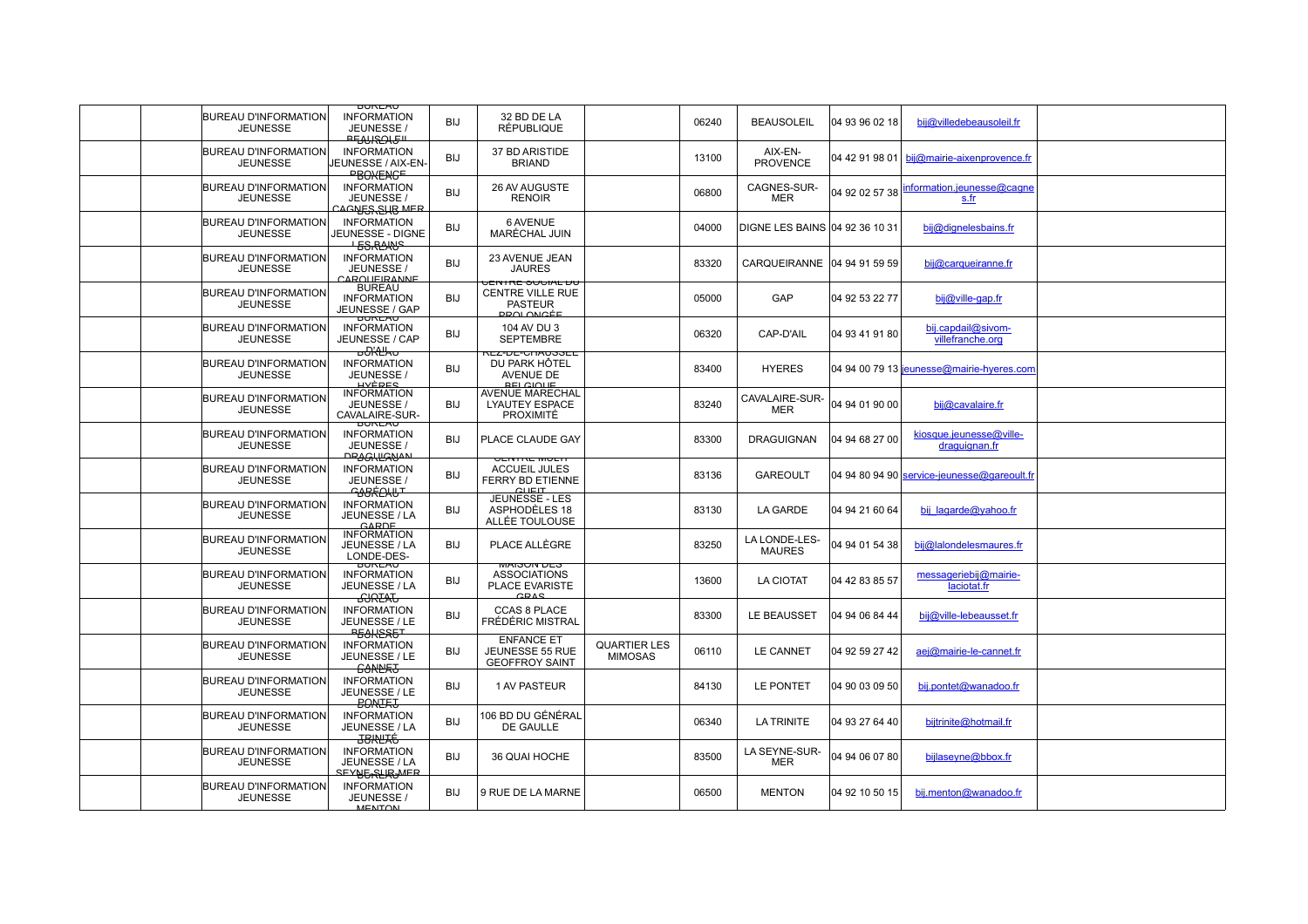|                                                | <b>BUKEAU</b>                                                                      |            |                                                                                         |       |                                |                                |                                                           |  |
|------------------------------------------------|------------------------------------------------------------------------------------|------------|-----------------------------------------------------------------------------------------|-------|--------------------------------|--------------------------------|-----------------------------------------------------------|--|
| <b>BUREAU D'INFORMATION</b><br><b>JEUNESSE</b> | <b>INFORMATION</b><br>JEUNESSE / PLAN<br>ᠲᡖᡋᡰᡰᢓᡰᡌᡏ᠌                                | BIJ        | MAIRIE - ALLÉE<br>PLEIN SUD BÂT A1                                                      | 13380 |                                |                                | PLAN-DE-CUQUES 04 91 68 61 11 pointieunes@plandecuques.fr |  |
| <b>BUREAU D'INFORMATION</b><br><b>JEUNESSE</b> | <b>INFORMATION</b><br>JEUNESSE / LE<br>᠊ᠣ᠋᠋ᢤᠰᡌᢋᠣ                                   | <b>BIJ</b> | JEUNESSE/ESPACE<br>JEUNES 205 BD<br><b>CHARLES DE</b>                                   | 83490 | LE MUY                         | 04 98 12 00<br>31              | espacejeunes@ville-lemuy.fr                               |  |
| <b>BUREAU D'INFORMATION</b><br><b>JEUNESSE</b> | <b>INFORMATION</b><br>JEUNESSE / SAINT-<br><b>BARKLARI</b>                         | BIJ        | 21 PLACE GALLIÉNI                                                                       | 83700 | SAINT-RAPHAEL                  | 4 98 11 89 75                  | bij@ville-saintraphael.fr                                 |  |
| <b>BUREAU D'INFORMATION</b><br><b>JEUNESSE</b> | <b>INFORMATION</b><br><b>JEUNESSE / SAINT</b><br><b>BARKAEL</b>                    | BIJ        | 21 PLACE GALLIÉNI                                                                       | 83700 |                                | SAINT-RAPHAEL   04 98 11 89 75 | bij@ville-saintraphael.fr                                 |  |
| <b>BUREAU D'INFORMATION</b><br><b>JEUNESSE</b> | <b>INFORMATION</b><br>JEUNESSE /<br><del>YAJRÉAS</del>                             | <b>BIJ</b> | <b>CENTRE SOCIAL</b><br>AGC 24 PL CARDINAL<br><b>MAURY</b>                              | 84600 | <b>VALREAS</b>                 |                                | 04 90 35 24 27 centresocialagc@gmail.com                  |  |
| <b>BUREAU D'INFORMATION</b><br><b>JEUNESSE</b> | <b>INFORMATION</b><br>JEUNESSE / ST<br><del>iivr</del> "CAXIIA Fi⊖iv               | BIJ        | <b>MAIOUN DES</b><br><b>ASSOCIATIONS 4</b><br>ROUTE JEAN<br>CORONA                      | 83120 |                                | SAINTE-MAXIME   04 94 79 97 05 | bij@ste-maxime.fr                                         |  |
| <b>BUREAU D'INFORMATION</b><br><b>JEUNESSE</b> | JEUNESSE /<br>SORGUES<br><del>᠃ᢙᢕᡰᢄ</del> ᡰᡘᠪᡃ                                     | <b>BIJ</b> | POLE CULTUREL<br><b>CAMILLE CLAUDEL</b><br>285 AV D'AVIGNON                             | 84700 | <b>SORGUES</b>                 | 04 90 39 71 07                 | <b>DEAC-EDUCATION-</b><br>KIDS@sorgues.fr                 |  |
| <b>BUREAU D'INFORMATION</b><br><b>JEUNESSE</b> | <b>INFORMATION</b><br>JEUNESSE / ST-<br><b>TROPEZ</b>                              | <b>BIJ</b> | 1 RUE GRANGEON                                                                          | 83990 | SAINT-TROPEZ                   | 04 94 97 25 72                 | bij@ville-sainttropez.fr                                  |  |
| BUREAU D'INFORMATION<br><b>JEUNESSE</b>        | <b>INFORMATION</b><br>JEUNESSE /<br>VILLENEUVE-                                    | <b>BIJ</b> | 6 AV DES<br><b>FERRAYONNES</b>                                                          | 06270 | VILLENEUVE-<br>LOUBET          | 04 92 13 47 90                 | jeunesse@mairie-villeneuve-<br>loubet.fr                  |  |
| <b>BUREAU D'INFORMATION</b><br><b>JEUNESSE</b> | <b>DUREAU</b><br><b>INFORMATION</b><br>JEUNESSE /<br><b>BOHLAN</b>                 | <b>BIJ</b> | PLACE RAIMU                                                                             | 83000 | <b>TOULON</b>                  | 04 83 16 67 90                 | bijtoulon@mairie-toulon.fr                                |  |
| <b>BUREAU D'INFORMATION</b><br><b>JEUNESSE</b> | <b>INFORMATION</b><br>JEUNESSE /<br><b>YAU ALIRIS</b>                              | BIJ        | 45 AVENUE DE<br>CANNES                                                                  | 06220 | <b>VALLAURIS</b>               | 04 92 19 75 59                 | saiello@vallauris.fr                                      |  |
| <b>BUREAU D'INFORMATION</b><br><b>JEUNESSE</b> | <b>INFORMATION</b><br>JEUNESSE /<br><b>TABASAON</b>                                | <b>BIJ</b> | ASSOCIATION TEF -<br>PÔLE SOCIAL AV<br>PIERRE SÉMARD                                    | 13150 | <b>TARASCON</b>                | 04 90 91 02 96                 | ass.teef@wanadoo.fr                                       |  |
| <b>BUREAU D'INFORMATION</b><br><b>JEUNESSE</b> | <b>INFORMATION</b><br>JEUNESSE /<br>Y <del>IJBRLAGS</del>                          | <b>BIJ</b> | <del>בטיסוס טב</del> ס ס <del>בטוע</del><br>ESPACE DU LIOURAT<br>1/2 AV DENIS           | 13127 | <b>VITROLLES</b>               | 04 42 75 00 60                 | ldivitrolle@udhai13.org                                   |  |
| <b>BUREAU D'INFORMATION</b><br><b>JEUNESSE</b> | <b>INFORMATION</b><br><b>JEUNESSE DIGNE</b><br><b>LES BAINS</b>                    | <b>BIJ</b> | <del>○□rvRCD9⊻ONL○○□</del><br>ET VIE ÉUDIANTE 6<br>AVENUE MARÉCHAL<br>1111M             | 04000 | DIGNE LES BAINS 04 92 36 01 31 |                                | bij@dignelesbains.fr                                      |  |
| POINT INFORMATION<br><b>JEUNESSE</b>           | <b>INFORMATION</b><br>JEUNESSE /<br><u>RÉDARRIDES</u>                              | PIJ        | <b>COLLÈGE ST</b><br>EXUPÉRY 16 CHE DE<br>LA ROQUETTE BP 20                             | 84370 | <b>BEDARRIDES</b>              | 04 90 33 23 53                 | paj.bedarrides@laposte.net                                |  |
| POINT INFORMATION<br><b>JEUNESSE</b>           | <b>INFORMATION</b><br>JEUNESSE / APT /<br><b>MISSION LOCALE</b>                    | PIJ        | WIGGIUN LUCALE DU<br>LUBÉRON ANCIEN<br><b>HOPITAL - AV</b><br><b>PHILIPPE DE GIRARD</b> | 84400 | <b>APT</b>                     | 04 90 04 79 72                 | mlapt@wanadoo.fr                                          |  |
| POINT INFORMATION<br><b>JEUNESSE</b>           | ד\ווט<br><b>INFORMATION</b><br>JEUNESSE / APT /<br>᠇ᡃᡐᡰᡃ᠌ᠷ᠇                        | PIJ        | <b>77 BD NATIONAL</b>                                                                   | 84400 | <b>APT</b>                     | 04 90 04 88 80                 | pij@mjcapt.com                                            |  |
| POINT INFORMATION<br><b>JEUNESSE</b>           | <b>INFORMATION</b><br>JEUNESSE / BERRE                                             | PIJ        | BERRE - 11 BD<br><b>VICTOR HUGO</b><br><b>ANTENNE ST</b>                                | 13130 |                                | BERRE-L'ETANG   04 42 74 94 42 | ml-berre@club-internet.fr                                 |  |
| POINT INFORMATION<br><b>JEUNESSE</b>           | <del>៲៲៴៲<sup>៲</sup>ປົRໂທີAlfioiv</del><br>JEUNESSE /<br>AIGUILLES /<br>ᢦᡄᡄᡗᡥᡌᡰ᠊ᠳ | PIJ        | <b>ASSUCIATION</b><br><b>CULTURELLE</b><br><b>SOCIALE ET</b><br>SPORTIVE DU             | 05470 | <b>AIGUILLES</b>               | 04 92 46 85 23                 |                                                           |  |
| POINT INFORMATION<br><b>JEUNESSE</b>           | <b>INFORMATION</b><br>JEUNESSE /<br><b>RANDOL</b>                                  | PIJ        | <b>BUREAU MUNICIPAL</b><br>DE L'EMPLOI ALLÉE<br><b>VIVIEN</b>                           | 83150 | <b>BANDOL</b>                  | 04 94 07 83 16                 | pij@bandol.fr                                             |  |
|                                                |                                                                                    |            |                                                                                         |       |                                |                                |                                                           |  |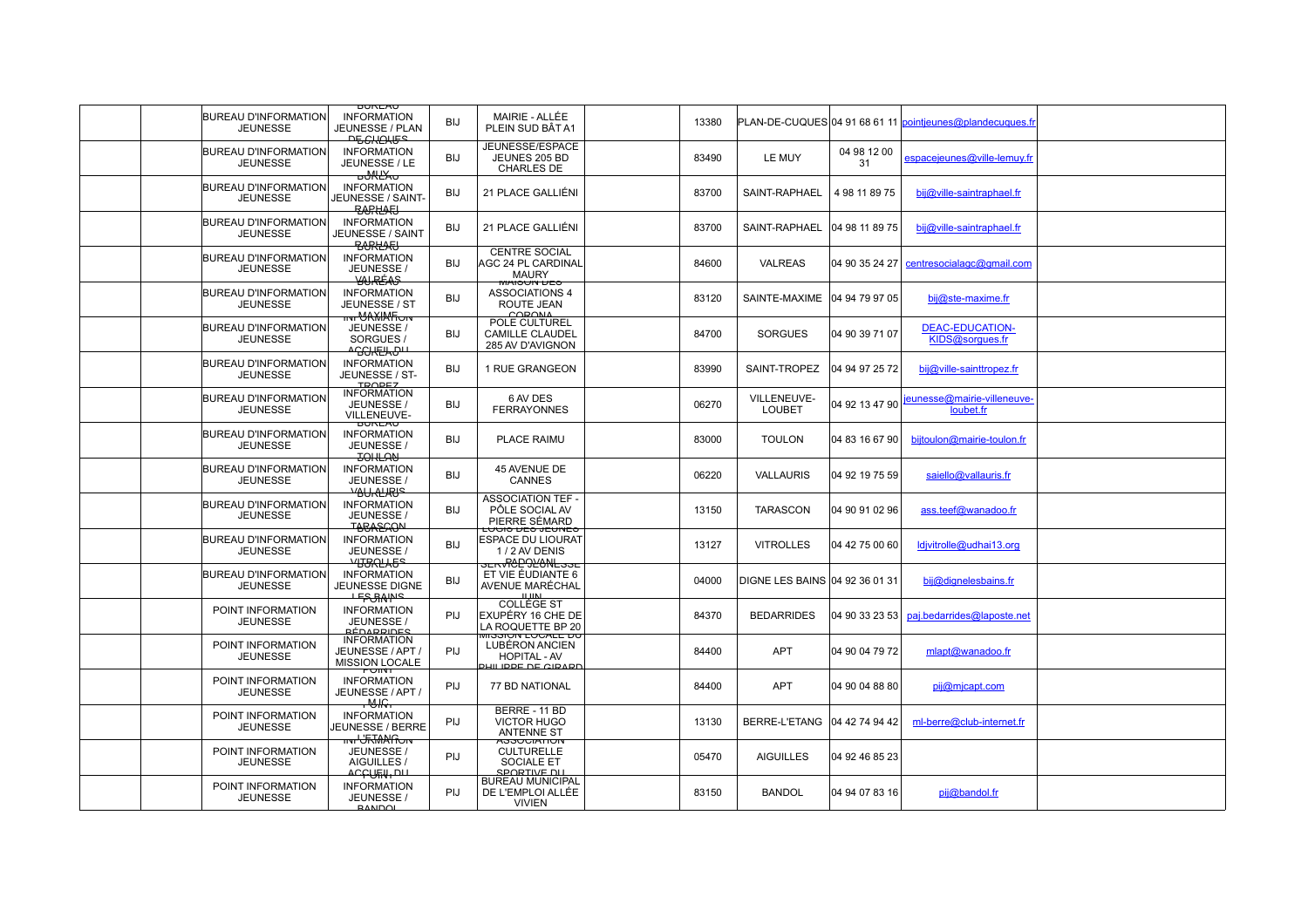| POINT INFORMATION<br><b>JEUNESSE</b> | JEUNESSE /<br>ROQUEBRUNE-                                          | PIJ                                                                                                                                                                                                                                                                                                   | AVENUE DE LA<br><b>LODOLA</b>                                      | 06190                                                                                                                                                                   | ROQUEBRUNE-<br><b>CAP-MARTIN</b>     | 04 92 10 22 38 | emjlccas-roquebrune-cap-<br>martin.fr |                                                                                                                                                                                                                                                                                                                                                                                                           |
|--------------------------------------|--------------------------------------------------------------------|-------------------------------------------------------------------------------------------------------------------------------------------------------------------------------------------------------------------------------------------------------------------------------------------------------|--------------------------------------------------------------------|-------------------------------------------------------------------------------------------------------------------------------------------------------------------------|--------------------------------------|----------------|---------------------------------------|-----------------------------------------------------------------------------------------------------------------------------------------------------------------------------------------------------------------------------------------------------------------------------------------------------------------------------------------------------------------------------------------------------------|
| POINT INFORMATION<br><b>JEUNESSE</b> | <b>POINT</b><br><b>INFORMATION</b><br><b>JEUNESSE</b>              | PIJ                                                                                                                                                                                                                                                                                                   | <b>TOUS/ CENTRE</b><br>SOCIAL VALLÉE DE<br><b>L'HUVEAUNE 4 RUE</b> | 13011                                                                                                                                                                   | MARSEILLE-11e<br>$\mathsf{T}$        |                | hammamipij.vdh@hotmail.co<br>m        |                                                                                                                                                                                                                                                                                                                                                                                                           |
| POINT INFORMATION<br><b>JEUNESSE</b> | JEUNESSE /<br>CAVAILLON /                                          | PIJ                                                                                                                                                                                                                                                                                                   | 110 PLACE JOSEPH<br><b>GUIS</b>                                    | 84300                                                                                                                                                                   | CAVAILLON                            |                |                                       |                                                                                                                                                                                                                                                                                                                                                                                                           |
| POINT INFORMATION<br><b>JEUNESSE</b> | <b>INFORMATION</b><br>JEUNESSE /                                   | PIJ                                                                                                                                                                                                                                                                                                   | <b>RELAIS DES</b><br><b>SERVICES PUBLICS</b>                       | 05200                                                                                                                                                                   | <b>EMBRUN</b>                        |                | embrun@mj-05.org                      |                                                                                                                                                                                                                                                                                                                                                                                                           |
| POINT INFORMATION<br><b>JEUNESSE</b> | <b>INFORMATION</b><br>JEUNESSE /                                   | PIJ                                                                                                                                                                                                                                                                                                   | <b>HAUT VAUCLUSE</b><br><b>CENTRE GEORGES</b>                      | 84500                                                                                                                                                                   | <b>BOLLENE</b>                       |                | accueil.bollene@mlhv.com              |                                                                                                                                                                                                                                                                                                                                                                                                           |
| POINT INFORMATION<br><b>JEUNESSE</b> | <b>INFORMATION</b><br>JEUNESSE /                                   | PIJ                                                                                                                                                                                                                                                                                                   | 35 RUE DU COLLÈGE                                                  | 84200                                                                                                                                                                   | CARPENTRAS                           |                | jeunesse@carpentras.fr                |                                                                                                                                                                                                                                                                                                                                                                                                           |
| POINT INFORMATION<br><b>JEUNESSE</b> | <b>INFORMATION</b><br>JEUNESSE /                                   | PIJ                                                                                                                                                                                                                                                                                                   | MIX-CITÉ CENTRE<br><b>SOCIAL LA</b><br>PASSERELLE-15B              | 06510                                                                                                                                                                   | <b>CARROS</b>                        |                |                                       |                                                                                                                                                                                                                                                                                                                                                                                                           |
| POINT INFORMATION<br><b>JEUNESSE</b> | <b>INFORMATION</b><br>JEUNESSE /<br>BORMES-LES-                    | PIJ                                                                                                                                                                                                                                                                                                   | 319 BOULEVARD DU<br><b>FRONT DE MER</b>                            | 83230                                                                                                                                                                   | <b>BORMES-LES-</b><br><b>MIMOSAS</b> | 04 94 41 95 67 | pij@ville-bormes.fr                   |                                                                                                                                                                                                                                                                                                                                                                                                           |
| POINT INFORMATION<br><b>JEUNESSE</b> | PUINT<br><b>INFORMATION</b><br>JEUNESSE /                          | PIJ                                                                                                                                                                                                                                                                                                   | <b>D'ANIMATION</b><br>PIERRE MAILLET                               | 13118                                                                                                                                                                   | <b>ENTRESSEN</b>                     | 04 90 50 69 49 | csapm.pij@orange.fr                   |                                                                                                                                                                                                                                                                                                                                                                                                           |
| POINT INFORMATION<br><b>JEUNESSE</b> | <b>POINT</b><br><b>INFORMATION</b><br><b>JEUNESSE / CUERS</b>      | PIJ                                                                                                                                                                                                                                                                                                   | <b>RUE DE L'ABATTOIR</b>                                           | 83390                                                                                                                                                                   | <b>CUERS</b>                         |                |                                       |                                                                                                                                                                                                                                                                                                                                                                                                           |
| POINT INFORMATION<br><b>JEUNESSE</b> | PUINT<br><b>INFORMATION</b><br>JEUNESSE /                          | <b>PIJ</b>                                                                                                                                                                                                                                                                                            | ANTENNE DE<br>CAVAILLON 14 RUE<br><b>SAUNERIE</b>                  | 84300                                                                                                                                                                   | CAVAILLON                            |                | mlcavaillon@wanadoo.fr                |                                                                                                                                                                                                                                                                                                                                                                                                           |
| POINT INFORMATION<br><b>JEUNESSE</b> | <b>INFORMATION</b><br>JEUNESSE /                                   | <b>PIJ</b>                                                                                                                                                                                                                                                                                            | <b>D'ANIMATION DE</b><br>VILLENEUVE 63 RUE                         | 83600                                                                                                                                                                   | <b>FREJUS</b>                        | 04 94 52 21 47 |                                       |                                                                                                                                                                                                                                                                                                                                                                                                           |
| POINT INFORMATION<br><b>JEUNESSE</b> | <b>INFORMATION</b><br>JEUNESSE / LA                                | PIJ                                                                                                                                                                                                                                                                                                   | <b>L'ESCOURS PARC</b><br><b>INTERCOMMUNAL</b>                      | 06480                                                                                                                                                                   | LA COLLE-SUR-<br>LOUP                | 04 93 24 68 36 | espacejeune-<br>lacolle@orange.fr     |                                                                                                                                                                                                                                                                                                                                                                                                           |
| POINT INFORMATION<br><b>JEUNESSE</b> | <b>INFORMATION</b><br>JEUNESSE /                                   | PIJ                                                                                                                                                                                                                                                                                                   | <b>CENTRE</b><br>SOCIOCULTUREL AV<br>DE LA LIBÉRATION              | 84150                                                                                                                                                                   | <b>JONQUIERES</b>                    |                | infojeunesse@jonquieres.fr            |                                                                                                                                                                                                                                                                                                                                                                                                           |
| POINT INFORMATION<br><b>JEUNESSE</b> | <b>INFORMATION</b><br>JEUNESSE /                                   | PIJ                                                                                                                                                                                                                                                                                                   | L'EPI 25 PLACE DE<br><b>PROVENCE</b>                               | 06470                                                                                                                                                                   | <b>GUILLAUMES</b>                    |                | alexandra.verde@ufcv.fr               |                                                                                                                                                                                                                                                                                                                                                                                                           |
| POINT INFORMATION<br><b>JEUNESSE</b> | <b>INFORMATION</b><br>JEUNESSE /<br>FUVEAU / ACCUEIL               | PIJ                                                                                                                                                                                                                                                                                                   | <b>RUE DE L'ADJUDANT</b><br>SCUDO                                  | 13710                                                                                                                                                                   | <b>FUVEAU</b>                        | 04 42 65 65 57 | info.jeunes@mairie-<br>fuveau.com     |                                                                                                                                                                                                                                                                                                                                                                                                           |
| POINT INFORMATION<br><b>JEUNESSE</b> | <b>INFORMATION</b><br>JEUNESSE /                                   | PIJ                                                                                                                                                                                                                                                                                                   | SERVICE JEUNESSE<br>19 RUE BORELY                                  | 13120                                                                                                                                                                   | <b>GARDANNE</b>                      |                | jeunesse@ville-gardanne.fr            |                                                                                                                                                                                                                                                                                                                                                                                                           |
| POINT INFORMATION<br><b>JEUNESSE</b> | <b>INFORMATION</b><br>JEUNESSE /                                   | PIJ                                                                                                                                                                                                                                                                                                   | PL CLÉMENCEAU                                                      | 13420                                                                                                                                                                   | <b>GEMENOS</b>                       |                | pij@mairie-gemenos.fr                 |                                                                                                                                                                                                                                                                                                                                                                                                           |
| POINT INFORMATION<br><b>JEUNESSE</b> | <b>POINT</b><br><b>INFORMATION</b><br>JEUNESSE / ISTRES            | PIJ                                                                                                                                                                                                                                                                                                   | <b>ESPACE PLURIEL</b><br><b>JEUNES PL</b><br><b>CHAMPOLLION</b>    | 13800                                                                                                                                                                   | <b>ISTRES</b>                        |                | epj@wanadoo.fr                        |                                                                                                                                                                                                                                                                                                                                                                                                           |
| POINT INFORMATION<br><b>JEUNESSE</b> | PUINT<br><b>INFORMATION</b><br>JEUNESSE / LA<br><b>BOUTLADISSE</b> | PIJ                                                                                                                                                                                                                                                                                                   | 9 AV DE LA<br><b>LIBÉRATION</b>                                    | 13720                                                                                                                                                                   |                                      |                |                                       |                                                                                                                                                                                                                                                                                                                                                                                                           |
|                                      |                                                                    | <b>INFORMATION</b><br><b>INFURIMATION</b><br><b>ACCURU, DIL</b><br><b>FMBRIN</b><br><b>BAULANE</b><br>CARPENTRAS<br>CARROS<br><b>ENTPESSEN</b><br><del>CAYOIN ON</del><br><b>FPGHIS</b><br>con <del>E SIM</del> one<br><del>TONONIÈPES</del><br>$C 1 II II II II I I$<br>PUINT<br>CARDANNE<br>CÉMENOS |                                                                    | טט פאוטא עדירטופטוויו<br><del>‱sßUR?VCRLE DU</del><br><b>RRASSENS RPG</b><br><b>VEIVIRE</b><br><b>RUE DU COULIES</b><br>UENTRE<br><del>ĿĿŀŖĸĸĸĸĸĸĸĸ</del><br>DES SPORTS |                                      |                |                                       | ARRONDISSEMEN 04 91 35 06 07<br>04 90 71 96 06 a.bounouar@ville-cavaillon.fr<br>04 92 43 48 09<br>04 90 30 36 40<br>04 90 67 92 44<br>04 93 08 78 03 apasserelle@parimixcite.org<br>04 94 13 50 70 dcornara@ville-de-cuers.com<br>04 90 78 29 32<br>04 90 70 59 17<br>04 93 02 08 67<br>04 42 12 62 85<br>04 42 32 10 52<br>04 42 56 25 19<br>LA BOUILLADISSE 04 42 62 97 08 ccaslabouilladisse@orange.fr |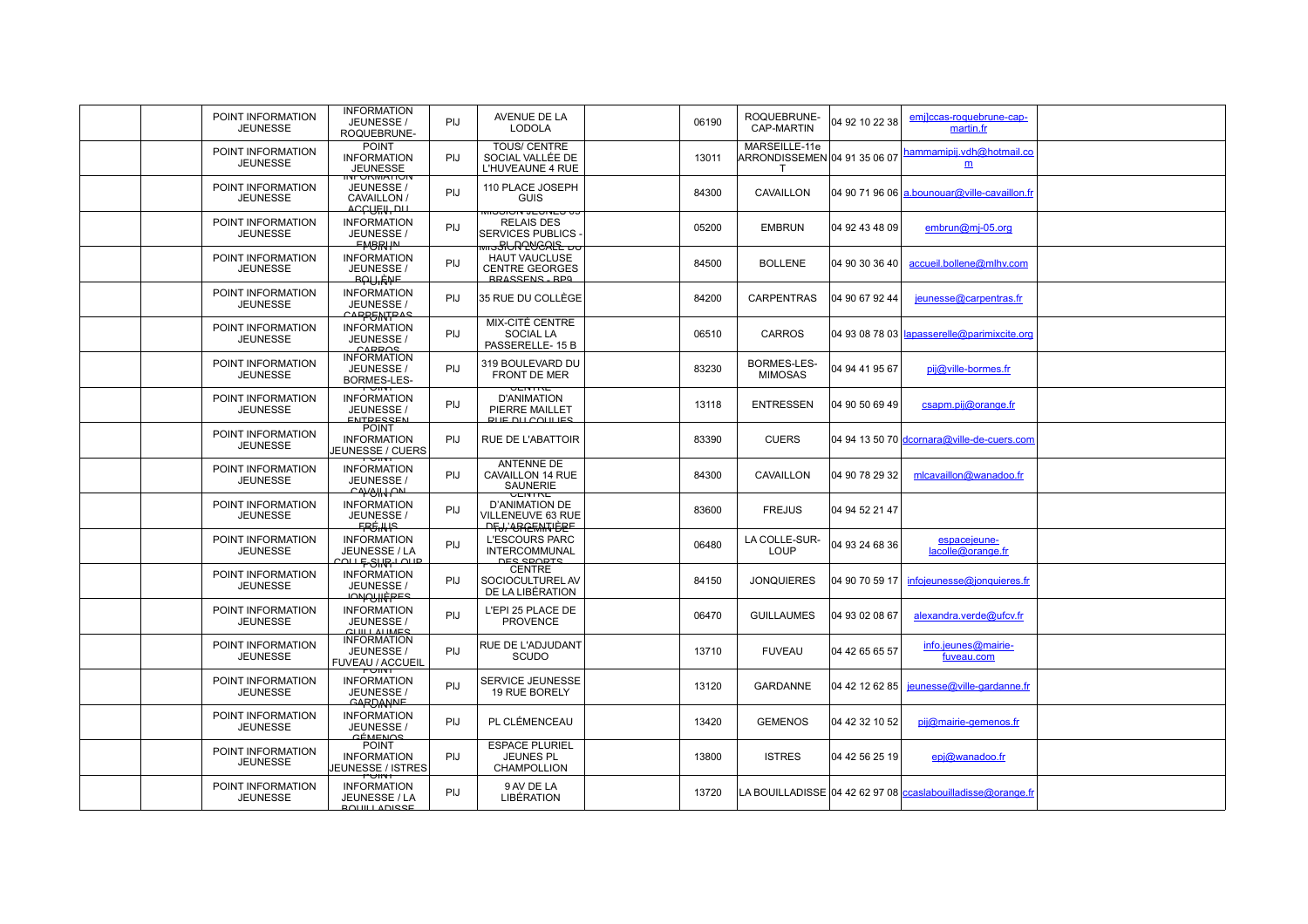|                                      | PUINT                                                                                 |            |                                                                                                               |                                  |       |                                               |                |                                                          |  |
|--------------------------------------|---------------------------------------------------------------------------------------|------------|---------------------------------------------------------------------------------------------------------------|----------------------------------|-------|-----------------------------------------------|----------------|----------------------------------------------------------|--|
| POINT INFORMATION<br><b>JEUNESSE</b> | <b>INFORMATION</b><br>JEUNESSE / LA<br><b>DESTBUNISSE</b>                             | PIJ.       | PL DE LA MAIRIE                                                                                               |                                  | 13112 | LA DESTROUSSE 04 42 04 44 14                  |                | pij@ladestrousse.fr                                      |  |
| POINT INFORMATION<br><b>JEUNESSE</b> | <b>INFORMATION</b><br>JEUNESSE / ISLE-<br>எம் <del>ப</del> ரூடுக்கொட்ட                | PIJ        | RUE CARNOT HÔTEL<br>DE VILLE                                                                                  |                                  | 84800 | L'ISLE-SUR-LA-<br><b>SORGUE</b>               |                | 04 90 24 50 19 pij.islesurlasorque@yahoo.fr              |  |
| POINT INFORMATION<br><b>JEUNESSE</b> | <b>INFORMATION</b><br>JEUNESSE /<br>MARSEHJE 2E                                       | PIJ        | <b>34 RUE</b><br><b>BAUSSENQUE</b>                                                                            |                                  | 13002 | MARSEILLE-2e<br>ARRONDISSEMEN 04 91 91 29 59  |                | bij@asso-baussenque.fr                                   |  |
| POINT INFORMATION<br><b>JEUNESSE</b> | <b>INFORMATION</b><br>JEUNESSE /<br><u>MARSSIN E 3E</u>                               | PIJ        | $\sqrt{2}$<br><b>RESSOURCES</b><br><b>JEUNES MAISON</b><br><u>POLIB TOLIS KI ÉREB</u>                         | 90 AV CAMILLE<br><b>PELLETAN</b> | 13003 | MARSEILLE-3e<br>ARRONDISSEMEN 04 91 62 04 23  |                | movklebe@gmail.com                                       |  |
| POINT INFORMATION<br><b>JEUNESSE</b> | <b>INFORMATION</b><br>JEUNESSE /                                                      | <b>PIJ</b> | CENTRE SOCIAL LA<br>CASTELLANE 216 BD<br><b>HENRI BARNIER</b>                                                 |                                  | 13016 | MARSEILLE-16e<br>ARRONDISSEMEN 04 91 46 04 39 |                | insertion@cs-<br>lacastellane.com                        |  |
| POINT INFORMATION<br><b>JEUNESSE</b> | MAR <del>SEJIN E</del> 16E<br><b>INFORMATION</b><br>JEUNESSE /<br><u>MARSEIN E 3E</u> | PIJ        | <b>ESCALE SAINT</b><br>CHARLES - FJT 3<br><b>RUE PALESTRO</b>                                                 |                                  | 13003 | MARSEILLE-3e<br>$\mathsf{T}$                  |                | ARRONDISSEMEN 04 91 07 80 00 fanny.duperret@aajt.asso.fr |  |
| POINT INFORMATION<br><b>JEUNESSE</b> | <b>INFORMATION</b><br>JEUNESSE / LE<br><b>RAHT</b>                                    | PIJ        | <b>WAINE ESPACE</b><br>JEUNESSE CITY<br>BIOU 20 CHE DES<br>MOLILINIS                                          |                                  | 84250 | LE THOR                                       | 04 90 02 32 41 | espace-jeunesse@ville-<br>lethor.fr                      |  |
| POINT INFORMATION<br><b>JEUNESSE</b> | <b>INFORMATION</b><br>JEUNESSE /<br>LOBCLIES                                          | PIJ        | <b>ESPACE JEUNES 15</b><br>RUE DE VERDUN                                                                      |                                  | 83510 | <b>LORGUES</b>                                | 04 94 47 13 95 | ejlorgues@gmail.com;<br>espacejeunes@lorques.fr          |  |
| POINT INFORMATION<br><b>JEUNESSE</b> | <b>INFORMATION</b><br>JEUNESSE /<br><b>MALLEMORT</b>                                  | PIJ        | <b>ESPACE JEUNES</b><br>MALLEMORT 20 AV<br>DE LA FONTAINE                                                     |                                  | 13370 | <b>MALLEMORT</b>                              | 04 90 42 52 88 | ijagglopole@leolagrangepac<br>a.org                      |  |
| POINT INFORMATION<br><b>JEUNESSE</b> | PUINT<br><b>INFORMATION</b><br>JEUNESSE / LES<br><b>PENNE MIRAREAL</b>                | PIJ        | 89 AV FRANCOIS<br><b>MITTERRAND</b>                                                                           |                                  | 13170 | <b>LES PENNES-</b><br><b>MIRABEAU</b>         | 04 91 81 18 63 | pij@vlpm.com                                             |  |
| POINT INFORMATION<br><b>JEUNESSE</b> | <b>INFORMATION</b><br>JEUNESSE /<br>L'ARGENTIÈRE-LA-                                  | PIJ        | <b>RELAIO OEVIUE</b><br>PUBLICS DU PAYS<br>DES ECRINS 12 AV<br>DE VALLOUISE                                   |                                  | 05120 | L'ARGENTIERE-<br>LA-BESSEE                    | 04 92 23 06 21 | rsp@cc-paysdesecrins.com                                 |  |
| POINT INFORMATION<br><b>JEUNESSE</b> | <b>POINT</b><br><b>INFORMATION</b><br>JEUNESSE / LE LUC                               | PIJ        | 48 RUE DE LA<br><b>RÉPUBLIQUE</b>                                                                             |                                  | 83340 | LE LUC EN<br><b>PROVENCE</b>                  | 04 94 47 99 72 | pij@mairie-leluc.fr                                      |  |
| POINT INFORMATION<br><b>JEUNESSE</b> | FUINT<br><b>INFORMATION</b><br>JEUNESSE /<br><b>MAURFC</b>                            | PIJ        | י טבוא אוטוואוטטכס<br><b>LA GARE</b><br>COUSTELLET 105 Q<br><b>DES ENTREPRISES</b>                            |                                  | 84660 | <b>MAUBEC</b>                                 | 04 90 76 84 38 | jeunesse@aveclagare.org                                  |  |
| POINT INFORMATION<br><b>JEUNESSE</b> | <b>INFORMATION</b><br><b>JEUNESSE / NICELA</b><br><b>CONDAMINE</b>                    | PIJ        | LA SEMEUSE 17 RUE<br>DE LA CONDAMINE                                                                          |                                  | 06300 | <b>NICE</b>                                   |                | 04 93 92 85 00 espacei@lasemeuse.asso.fr                 |  |
| POINT INFORMATION<br><b>JEUNESSE</b> | <b>POINT</b><br><b>INFORMATION</b><br>JEUNESSE / NICE                                 | PIJ        | <b>CENTRE SOCIAL LA</b><br>RUCHE 5 RUE<br><b>TRACHEL</b>                                                      |                                  | 06000 | <b>NICE</b>                                   |                | 04 93 82 40 42   laruche@lasemeuse.asso.fr               |  |
| POINT INFORMATION<br><b>JEUNESSE</b> | PUINT<br><b>INFORMATION</b><br>JEUNESSE /<br><u>MARS<del>S</del>H</u> H-E SE          | PIJ        | UENTRE TIVULI<br>IFAC 66 CRS<br><b>FRANKLIN</b><br><b>ROOSEVELT</b>                                           |                                  | 13005 | MARSEILLE-5e<br>ARRONDISSEMEN 04 96 12 20 20  |                | pijtivoli@yahoo.fr                                       |  |
| POINT INFORMATION<br><b>JEUNESSE</b> | <b>INFORMATION</b><br>JEUNESSE /<br>MARSEILLE RE                                      | PIJ        | <b>TEMPO ROUET 7</b><br>RUE BÉNÉDETTI                                                                         |                                  | 13008 | MARSEILLE-8e<br>RRONDISSEMEN 04 91 83 17 42   |                | piirouet@mairie-marseille.fr                             |  |
| POINT INFORMATION<br><b>JEUNESSE</b> | <b>INFORMATION</b><br>JEUNESSE /<br>PERNES-LES-                                       | <b>PIJ</b> | LA CONSERVERIE AV<br><b>FONT DE LUNA</b>                                                                      |                                  | 84210 | PERNES-LES-<br><b>FONTAINES</b>               | 04 90 66 66 94 | conserverie@jeunesse-<br>perneslesfontaines.fr           |  |
| POINT INFORMATION<br><b>JEUNESSE</b> | PUINT<br><b>INFORMATION</b><br>JEUNESSE /<br><b>MARSSHULE BE</b>                      | PIJ        | <b>UEIVIRE SUUIAL</b><br><b>MER ET COLLINE</b><br><b>ESPACE EMPLOI</b><br><del>ა∪Ŀᡏ<i>Ŋ</i>Ŗᡧᠰ᠌ᡃᡗᡶᡃᠠ᠂</del> ᠥ | 16 BD DE LA<br><b>VERRERIE</b>   | 13008 | MARSEILLE-8e<br>ARRONDISSEMEN 04 91 72 22 91  |                | movemeretcolline@gmail.co<br>m                           |  |
| POINT INFORMATION<br><b>JEUNESSE</b> | <b>INFORMATION</b><br>JEUNESSE / NICE<br><b>ARIANE</b>                                | PIJ        | PARTAGE AVENUE<br>EMILE<br>RIPERT/JARDIN                                                                      |                                  | 06300 | <b>NICE</b>                                   | 04 93 27 76 63 | pij.ariane@ccas-nice.fr                                  |  |
|                                      |                                                                                       |            |                                                                                                               |                                  |       |                                               |                |                                                          |  |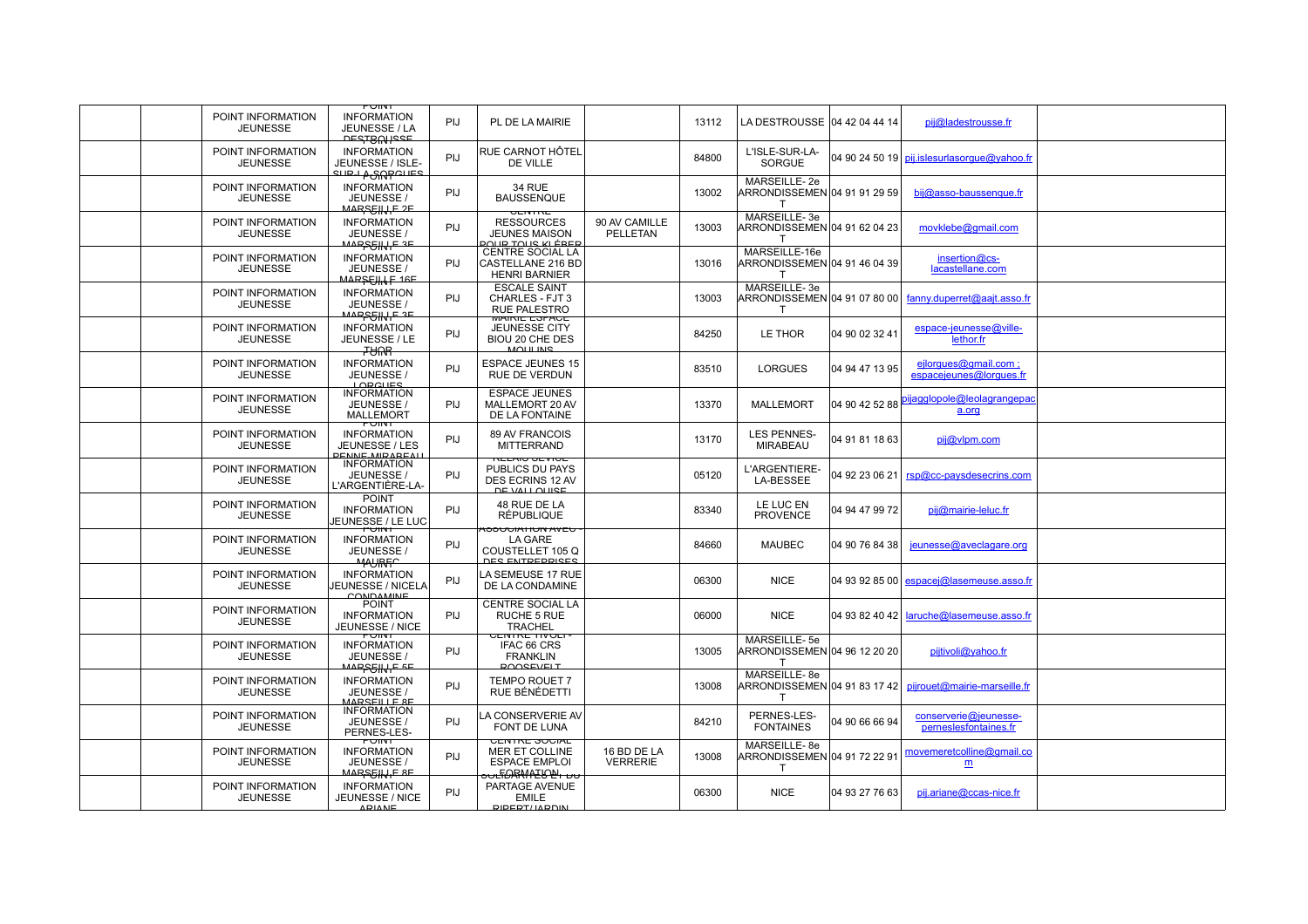| POINT INFORMATION<br><b>JEUNESSE</b> | PUINT<br><b>INFORMATION</b><br>JEUNESSE / NICE<br><b>BOLH GLAY ZIC</b>                    | PIJ        | 31 BOULEVARD<br><b>IMPÉRATRICE</b><br><b>EUGÉNIE</b>                                          |                                                  | 06200 | <b>NICE</b>                               | 04 93 97 70 40 | boulegazic.dui@ville-nice.fr                   |  |
|--------------------------------------|-------------------------------------------------------------------------------------------|------------|-----------------------------------------------------------------------------------------------|--------------------------------------------------|-------|-------------------------------------------|----------------|------------------------------------------------|--|
| POINT INFORMATION<br><b>JEUNESSE</b> | <b>INFORMATION</b><br>JEUNESSE /<br>$\Omega$ $\vdash$ $\Omega$ $\vdash$ $\vdash$ $\vdash$ | PIJ        | <b>WAISUN DE LA</b><br><b>JEUNESSE</b><br><b>COMPLEXE SPORTIF</b><br>AL DO DIEMONTESI         |                                                  | 83190 | <b>OLLIOULES</b>                          |                | sdj.ollioules@lalique83.org                    |  |
| POINT INFORMATION<br><b>JEUNESSE</b> | <b>INFORMATION</b><br>JEUNESSE /                                                          | PIJ        | <b>IMMEUBLE LE</b><br>JALLET 67 AV PAUL<br>ARÈNE                                              |                                                  | 04200 | <b>SISTERON</b>                           | 04 92 35 30 83 | pij@sisteron.fr                                |  |
| POINT INFORMATION<br><b>JEUNESSE</b> | <b>SISTERAN</b><br><b>INFORMATION</b><br>JEUNESSE /<br><b>SEBRES</b>                      | PIJ        | <b>RELAIS DE</b><br><b>SERVICES PUBLICS</b><br><b>RUE DES JARDINS</b>                         |                                                  | 05700 | <b>SERRES</b>                             |                | 04 92 67 08 25 christel.pij.rsp@ccduserrois.fr |  |
| POINT INFORMATION<br><b>JEUNESSE</b> | <b>INFORMATION</b><br>JEUNESSE /                                                          | PIJ        | <b>CENTRE SOCIAL LOU</b><br>PASQUIÉ PL DU<br><b>PASQUIER</b>                                  |                                                  | 84220 | <b>ROUSSILLON</b>                         | 04 90 05 71 04 | pij.cslp@orange.fr                             |  |
| POINT INFORMATION<br><b>JEUNESSE</b> | <b>IRAYESIYAH AJN</b><br>JEUNESSE /<br>SARRIANS /<br>ᢦᡄ᠍ᡄᡗᡰᡛᠰ᠊ᠳ                           | PIJ        | <u>אט אוטכואזא</u><br>L'ÉCONOMIE ET DES<br><b>ASSOCIATIONS 141</b><br><u>WILES VALENSOLES</u> |                                                  | 84260 | <b>SARRIANS</b>                           | 04 90 37 36 93 | pij-sarrians@hotmail.fr                        |  |
| POINT INFORMATION<br><b>JEUNESSE</b> | <b>INFORMATION</b><br>JEUNESSE /<br><b>PERTIUS</b>                                        | PIJ        | LUBERON<br>RÉSIDENCE LE<br>BELVÉDÈRE - RUE                                                    |                                                  | 84120 | <b>PERTUIS</b>                            | 04 90 09 68 54 | mlpertuis@wanadoo.fr                           |  |
| POINT INFORMATION<br><b>JEUNESSE</b> | <b>INFORMATION</b><br>JEUNESSE /<br>ROQUEBRUNE-                                           | PIJ        | <b>BD KENNEDY</b>                                                                             |                                                  | 83520 | 83520<br>ROQUEBRUNE-<br><b>SUR-ARGENS</b> | 04 94 81 23 60 | bij@mairie-roquebrune-<br>argens.fr            |  |
| POINT INFORMATION<br><b>JEUNESSE</b> | PUINT<br><b>INFORMATION</b><br>JEUNESSE / SAINT-<br>CVR SUR MER                           | PIJ        | 31 BD JEAN JAURÈS                                                                             |                                                  | 83270 | 83270 SAINT-CYR-<br><b>SUR-MER</b>        | 04 26 78 14 83 | pij@saintcyrsurmer.fr                          |  |
| POINT INFORMATION<br><b>JEUNESSE</b> | <b>POINT</b><br><b>INFORMATION</b><br>JEUNESSE / RIANS                                    | PIJ        | <b>MAISON SOLAIRE</b>                                                                         |                                                  | 83560 | <b>RIANS</b>                              | 04 94 72 60 57 | pij.rians@wanadoo.fr                           |  |
| POINT INFORMATION<br><b>JEUNESSE</b> | PUINT<br><b>INFORMATION</b><br>JEUNESSE / SAINT<br><b>MARTIAURE CRALL</b>                 | PIJ        | <b>JEIVINE JUURL LEJ</b><br>OLIVIERS PLACE<br><b>GEORGES</b><br>᠇ᠡᠸ <del>᠋ᠲᡃᢄᡶᢄᢄᡛᢂ</del> ᢄᡄᡄ  |                                                  | 13310 | 13310 SAINT-<br><b>MARTIN-DE-CRAU</b>     | 04 90 47 95 55 | pij.cso@orange.fr                              |  |
| POINT INFORMATION<br><b>JEUNESSE</b> | <b>INFORMATION</b><br>JEUNESSE /<br><b>SALERNES</b>                                       | PIJ        | <b>ESPACE JEUNES -</b><br><b>PLACE</b><br><u>CLÉMENCEAU</u>                                   |                                                  | 83690 | 83690 SALERNES   06 01 48 01 46           |                | alledesjeunes.salernes@gm<br>ail.com           |  |
| POINT INFORMATION<br><b>JEUNESSE</b> | <b>INFORMATION</b><br><b>JEUNESSE</b><br><b>ALIBAGNE</b>                                  | PIJ        | <b>IMMEUBLE LE</b><br>MILLEPERTUIS 10 AV<br><b>JOSEPH FALLEN</b>                              |                                                  | 13400 | 13400 AUBAGNE                             | 04 42 18 19 64 | pij@aubagne.fr                                 |  |
| POINT INFORMATION<br><b>JEUNESSE</b> | <b>POINT</b><br><b>INFORMATION</b><br>JEUNESSE / VENCE<br>PUINT                           | PIJ        | <b>WEDIATHEQUE</b><br>MUNICIPALE 228,<br>AVENUE COLONEL<br><b>MEVÈDE</b>                      |                                                  | 06140 | <b>VENCE</b>                              | 04 93 24 03 96 | point-information-<br>jeunesse@ville-vence.fr  |  |
| POINT INFORMATION<br><b>JEUNESSE</b> | <b>INFORMATION</b><br>JEUNESSE /<br>SOLL LÈS DONT                                         | PIJ        | 1 BIS RUE DE LA<br><b>RÉPUBLIQUE</b><br>NUREOOE PUOTALE                                       | סשע מוטפואזא                                     | 83210 | SOLLIES-PONT                              |                | 04 94 13 88 99 p.mateos@ville-sollies-pont.fr  |  |
| POINT INFORMATION<br><b>JEUNESSE</b> | <b>INFORMATION</b><br>JEUNESSE / SIX-<br><b>FOURS-LES-</b>                                | PIJ        | HÖTEL DE VILLE BP<br>97 ADRESSE<br><b>PHYSIQUE</b>                                            | <b>FAMILLES 135</b><br>AVENUE DE LA<br>CAUQUIÈRE | 83140 | SIX-FOURS-LES-<br><b>PLAGES</b>           | 04 94 34 93 70 | pij@mairie-six-fours.fr                        |  |
| POINT INFORMATION<br><b>JEUNESSE</b> | <b>INFORMATION</b><br>JEUNESSE /<br>VAISON-LA-<br>PUINT                                   | PIJ        | <b>MISSION LOCALE DU</b><br><b>HAUT VAUCLUSE 19</b><br>Q PASTEUR<br>MAIGUN DEG                |                                                  | 84110 | VAISON-LA-<br><b>ROMAINE</b>              | 04 90 36 28 72 | direction@mlhv.com                             |  |
| POINT INFORMATION<br><b>JEUNESSE</b> | <b>INFORMATION</b><br>JEUNESSE /<br><b>HEAVLES</b>                                        | PIJ        | SERVICES AU<br>PUBLIC 42 RUE JEAN<br><b>ALIBÈS</b>                                            |                                                  | 05400 | <b>VEYNES</b>                             | 04 92 45 42 14 | eref.veynes@free.fr                            |  |
| POINT INFORMATION<br><b>JEUNESSE</b> | <b>INFORMATION</b><br>JEUNESSE / ST-<br>THE E                                             | PIJ        | <b>CENTRE SOCIAL</b><br>MUNICIPAL AV DE LA<br><b>RÉPUBLIQUE</b>                               |                                                  | 04220 | SAINTE-TULLE                              | 04 92 78 29 62 | sdj.pij@mairie-saintetulle.fr                  |  |
| POINT INFORMATION<br><b>JEUNESSE</b> | <b>INFORMATION</b><br>JEUNESSE / ST-<br>RÉMY-DE-                                          | <b>PIJ</b> | <b>MAISON DU</b><br>IDÉPARTEMENT 11 AV<br>FÉLIX GRAS                                          |                                                  | 13210 | SAINT-REMY-DE-<br><b>PROVENCE</b>         | 04 90 90 56 17 | jeunesse@mairie-<br>saintremydeprovence.fr     |  |
|                                      |                                                                                           |            |                                                                                               |                                                  |       |                                           |                |                                                |  |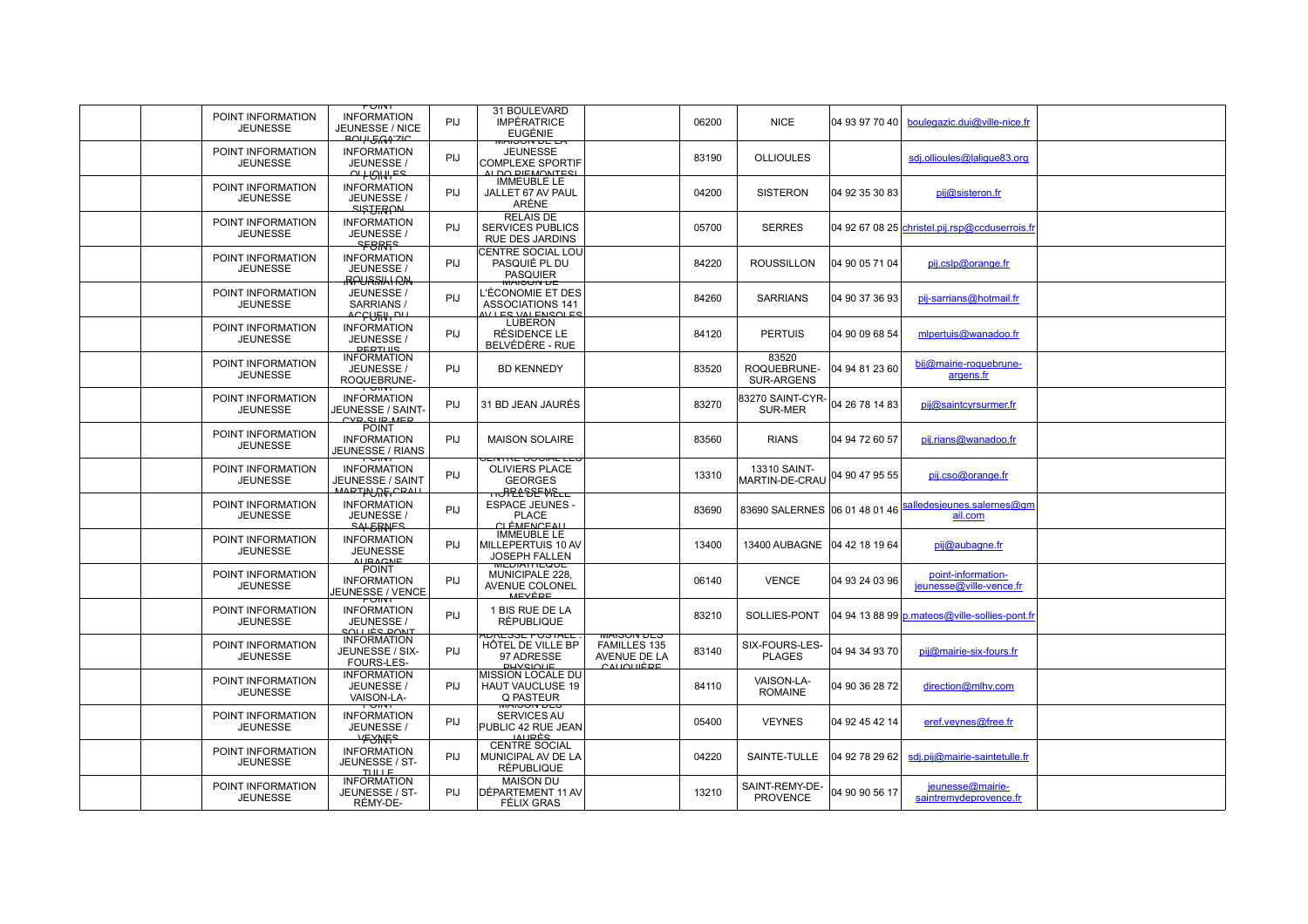| POINT INFORMATION<br><b>JEUNESSE</b>                                           | <b>ייטרואזיטראט</b><br>JEUNESSE<br><b>VENELLES</b><br>᠊᠍ᡘ᠆ᢄᡃᢕᠮᡰᠰ᠇ᡨ      | PIJ.        | <b>VENELLES -</b><br>SERVICE JEUNESSE<br>ET SPORTS 7 RUE                                       |                                                                  | 13770 | <b>VENELLES</b>                                           | 04 42 54 09 09 | pij.venelles@wanadoo.fr             |  |
|--------------------------------------------------------------------------------|-------------------------------------------------------------------------|-------------|------------------------------------------------------------------------------------------------|------------------------------------------------------------------|-------|-----------------------------------------------------------|----------------|-------------------------------------|--|
| POINT INFORMATION<br><b>JEUNESSE</b>                                           | <b>INFORMATION</b><br><b>JEUNESSE</b><br>RARCELONETTE                   | PIJ         | <b>JEUNES</b><br><b>ASSOCIATION</b><br>PLANÈTE JEUNES                                          |                                                                  | 04400 | BARCELONNETTE 04 92 31 29 68                              |                | planetesjeunesbarcelo@gma<br>I.com  |  |
| POINT INFORMATION<br><b>JEUNESSE</b>                                           | <b>JEUNESSE</b><br><b>ITINERANT / ST-</b><br>JEAN - ST-                 | <b>PIJ</b>  | <b>ASSUCIATIUN</b><br>SPORT ET CULTURE<br><b>CHAMPSAUR - PONT</b><br><b>MAI5OSEE</b>           |                                                                  | 05260 | SAINT-JEAN-<br>SAINT-NICOLAS                              | 04 92 55 97 11 | planetechampsaur@free.fr            |  |
| POINT INFORMATION<br><b>JEUNESSE</b>                                           | <b>INFORMATION</b><br>JEUNESSE BOUC-<br><b>BEL-AIR / ACCUEIL</b>        | PIJ         | L'EMPLOI - PÔLE<br>SOLIDARITÉ 24 AV<br>DU 8 MAI 1045                                           |                                                                  | 13320 | BOUC-BEL-AIR                                              | 04 42 94 96 60 | emploi@boucbelair.com               |  |
| POINT INFORMATION<br><b>JEUNESSE</b>                                           | <b>POINT</b><br><b>INFORMATION</b><br><b>JEUNESSE CASSIS</b>            | PIJ         | CCAS 10 RUE<br><b>ADOLPHE THIERS</b>                                                           |                                                                  | 13260 | CASSIS                                                    | 04 42 98 81 48 | pij-ccas@cassis.fr                  |  |
| POINT INFORMATION<br><b>JEUNESSE</b>                                           | <b>INFORMATION</b><br><b>JEUNESSE</b><br>CHÂTEAURENARD                  | PIJ         | PÔLE JEUNESSE<br>PARKING DE LA<br><b>HALTE ROUTIÈRE</b>                                        |                                                                  | 13160 | CHATEAURENARD 04 90 94 44 10                              |                | jeunesse@chateaurenard.co<br>m      |  |
| POINT INFORMATION<br><b>JEUNESSE</b>                                           | <b>INFORMATION</b><br><b>JEUNESSE</b><br>CHÂTEAU ARNOUX                 | PIJ         | CCAS 11 RTE<br>NATIONALE 96                                                                    |                                                                  | 04160 | CHATEAU-<br><b>ARNOUX</b>                                 | 04 92 31 29 35 | pij@mairie-casa04.fr                |  |
| POINT INFORMATION<br><b>JEUNESSE</b>                                           | PUINT<br><b>INFORMATION</b><br><b>JEUNESSE</b><br><del>CULLUESTRE</del> | PIJ         | <b>PUBLICS</b><br><b>GUILLESTROIS</b><br><b>PASSAGE DES</b>                                    |                                                                  | 05600 | <b>GUILLESTRE</b>                                         | 04 92 45 42 42 | rsp@guillestrois.com                |  |
| POINT INFORMATION<br><b>JEUNESSE</b>                                           | <b>INFORMATION</b><br><b>JEUNESSE</b><br>$F$ CHILLES                    | PIJ         | <b>ESPACE JEUNES -</b><br><b>MAIRIE 9 RUE SAINT</b><br><b>ROCH</b><br><u>UEIVIRE SUUIAL ET</u> | <b>DAUGUEIL</b>                                                  | 13510 | <b>EGUILLES</b>                                           | 09 60 35 76 14 | espacejeunes@mairie-<br>equilles.fr |  |
| POINT INFORMATION<br><b>JEUNESSE</b>                                           | <b>INFORMATION</b><br><b>JEUNESSE</b><br>MONTFAVET /                    | <b>PIJ</b>  | <b>CULTUREL</b><br>L'ESPELIDO - RUE<br>COROT                                                   | <b>MAIRIE ANNEXE</b><br><b>SQUARE DES</b><br>$C $ CALES 04.90.32 | 84140 | <b>MONTFAVET</b>                                          | 04 90 32 45 65 | pijmonfavet@espelido.fr             |  |
| POINT INFORMATION<br><b>JEUNESSE</b>                                           | <b>JEUNESSE</b><br><b>ITINÉRANT /</b><br><b>ESPACE JEUNESSE</b>         | <b>PIJ</b>  | UDAF 84 7 RUE<br><b>LOUIS PASTEUR</b>                                                          |                                                                  | 84000 | <b>AVIGNON</b>                                            | 04 90 85 14 60 | $e$ ja $84$ @udaf $84.$ org         |  |
| POINT INFORMATION<br><b>JEUNESSE</b>                                           | PUINT<br><b>INFORMATION</b><br><b>JEUNESSE</b><br><b>FMBRHAL</b>        | PIJ         | <b>ASSOCIATION</b><br>EUROSCOPE 26 RUE<br>DE LA LIBERTÉ                                        |                                                                  | 05200 | <b>EMBRUN</b>                                             | 04 92 20 69 75 | euroscopeasso@orange.fr             |  |
| POINT INFORMATION<br><b>JEUNESSE</b>                                           | <b>INFORMATION</b><br>JEUNESSE/<br>VENTARREN                            | PIJ         | <b>JEUNEOOE</b><br><b>VENTABREN</b><br><b>QUARTIER LE</b><br>DEEEND                            |                                                                  | 13122 | VENTABREN                                                 | 04 42 28 76 33 | jeunesseventabren@wanado<br>o.fr    |  |
| <b>ISERVICE UNIVERSITAIRE</b><br><b>D'INSERTION ET</b><br><b>D'ORIENTATION</b> | NT EN<br><b>ORIENTATION ET</b><br><b>INSERTION-</b>                     | <b>SUIO</b> | L'UNIVERSITÉ BAT V<br>BUREAU 20 /<br><b>ADRESSE POSTALE</b>                                    |                                                                  | 83130 | <b>LA GARDE</b>                                           | 04 94 14 67 61 | saio@univ-tln.fr                    |  |
| <b>SERVICE UNIVERSITAIRE</b><br><b>D'INSERTION ET</b><br><b>D'ORIENTATION</b>  | NT EN<br><b>ORIENTATION ET</b><br><b>INSERTION -</b>                    | SUIO        | 70 AV ROGER<br>DEVOUCOUX BÂT PI<br>BUREAU CO302                                                |                                                                  | 83000 | <b>TOULON</b>                                             | 04 94 14 67 61 | saoi@univ-tln.fr                    |  |
| <b>SERVICE UNIVERSITAIRE</b><br>D'INSERTION ET<br><b>D'ORIENTATION</b>         | UNIVERSITAIRE<br><b>D'INSERTION ET</b><br>D'ORIENTATION -<br>CAMPUS     | <b>SUIO</b> | ET TECHNOLOGIES<br><b>AVENUE</b><br><b>ESCADRILLE</b>                                          |                                                                  | 13013 | MARSEILLE-13e<br>ARRONDISSEMEN $\mid$ 04 91 28 81 18<br>т |                |                                     |  |
| <b>ISERVICE UNIVERSITAIRE</b><br><b>D'INSERTION ET</b><br><b>D'ORIENTATION</b> | <b>UNIVERSITAIRE</b><br><b>D'INSERTION ET</b><br>D'ORIENTATION          | <b>SUIO</b> | ANTENNE SUIENUES<br>ET TECHNOLOGIES,<br>STAPS 163 AV DE<br><b>LEIMINIV</b>                     |                                                                  | 13288 | <b>MARSEILLE</b><br>CEDEX 09                              | 04 91 82 93 89 |                                     |  |
| <b>SERVICE UNIVERSITAIRE</b><br><b>D'INSERTION ET</b><br><b>D'ORIENTATION</b>  | <b>UNIVERSITAIRE</b><br>D'INSERTION ET<br><b>D'ORIENTATION -</b>        | SUIO        | ANTENNE SCIENCES<br>DE LA SANTÉ 27 BD<br><b>JEAN MOULIN</b>                                    |                                                                  | 13385 | <b>MARSEILLE</b><br>CEDEX 05                              | 04 91 32 43 57 |                                     |  |
| <b>ISERVICE UNIVERSITAIRE</b><br><b>D'INSERTION ET</b><br><b>D'ORIENTATION</b> | <b>D'INSERTION ET</b><br><b>D'ORIENTATION -</b><br><b>CAMPUS</b>        | <b>SUIO</b> | <b>ETTEUMNULUGIES</b><br><b>ET ARTS LETTRES</b><br>ANGUES SCIENCES<br>HIMAINES 3 DI ACE        |                                                                  | 13331 | <b>MARSEILLE</b><br>CEDEX 03                              | 04 91 10 00 89 |                                     |  |
| <b>SERVICE UNIVERSITAIRE</b><br><b>D'INSERTION ET</b><br><b>D'ORIENTATION</b>  | <b>D'INSERTION ET</b><br>D'ORIENTATION -<br><b>CAMPUS</b>               | <b>SUIO</b> | <b>ANTENNE DROIT</b><br>ECONOMIE GESTION<br>110 LA CANEBIÈRE                                   |                                                                  | 13001 | MARSEILLE-1er<br>ARRONDISSEMEN 04 96 12 61 73<br>т        |                |                                     |  |